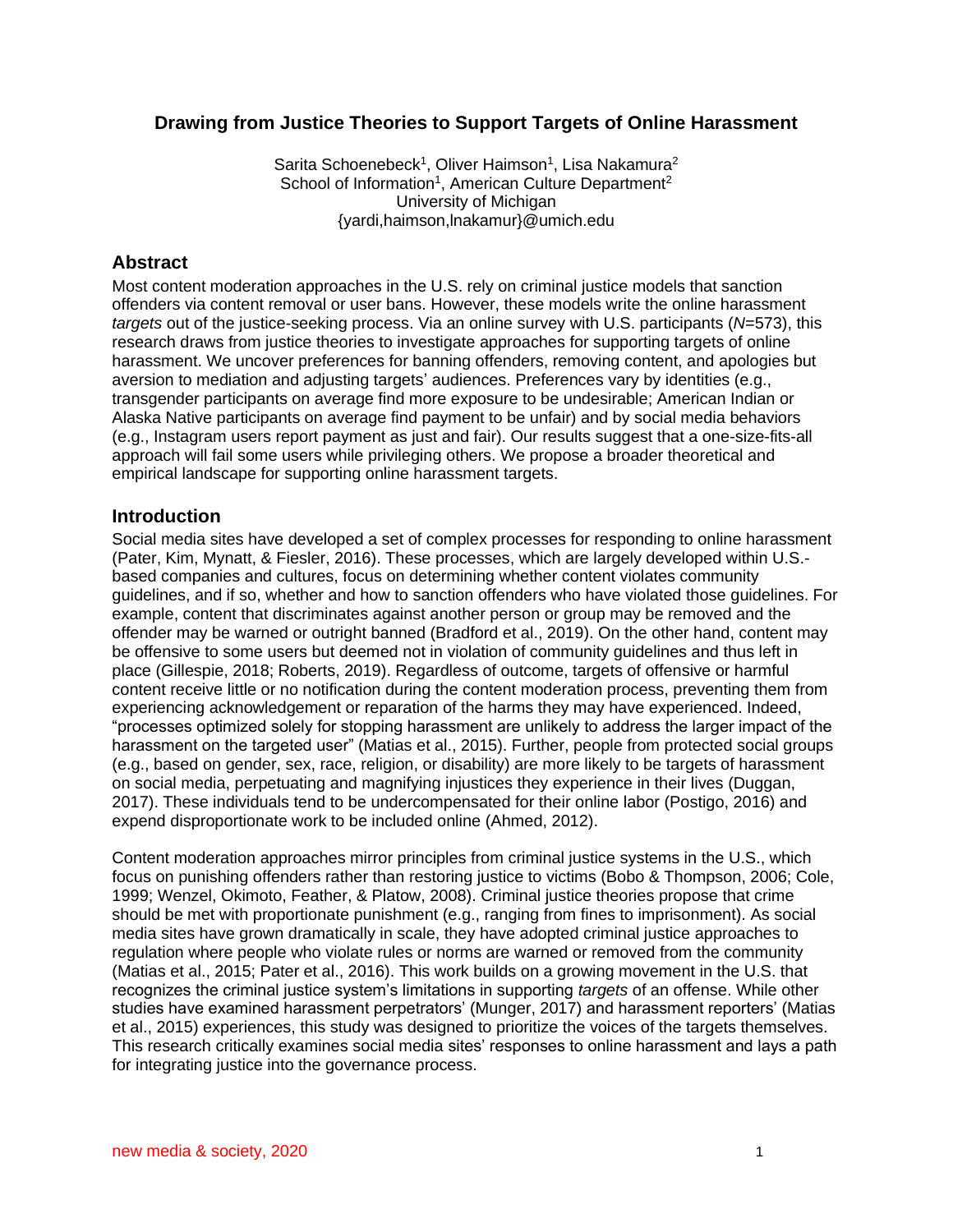# **Online Governance**

Online governance models rely on a combination of policies, norms, tools, administrators, workers, and computation. Governance models can be either top-down (in which harassment policies and moderation are imposed by the platform), bottom-up (in which users decide on and impose their own rules and moderation strategies), or a combination of the two (Bradford et al., 2019). Top-down approaches to moderation typically seek to position sites as neutral, displaying standardized guidelines that "perform, and therefore reveal in oblique ways, how platforms see themselves as public arbiters of cultural value" [\(Bradford et al., 2019; Caplan, 2018; Pater et al., 2016; Gillespie,](https://www.zotero.org/google-docs/?lZEJvj)  [2018\).](https://www.zotero.org/google-docs/?lZEJvj) However, content moderation decisions are invisible to users, allowing sites to disguise the power they wield over the process [\(Gillespie, 2010; Roberts, 2019\).](https://www.zotero.org/google-docs/?O0uFOr) While most people feel social media companies have a responsibility to remove offensive content from their platforms, few have confidence in companies to determine what offensive content should be removed [\(Laloggia &](https://www.zotero.org/google-docs/?lQHeFD)  [Inquiries, 2019\).](https://www.zotero.org/google-docs/?lQHeFD) In contrast, bottom-up approaches rely on volunteer moderation practices that require extensive uncompensated labor from volunteers (Postigo, 2016). On Reddit and Twitch, for example, subreddits or channels rely on volunteer moderators to establish and enforce site policies and norms (Matias, 2019; Wohn, 2019, Seering et al, 2019), and strategies for handling harassment include educating, sympathizing, shaming, humor, and blocking (Cai and Wohn, 2019). Volunteer moderation is often buttressed by automated bots or systems (e.g., Chandrasekharan et al, 2019) that support moderation demands at scale. Moderation is also performed by users themselves, either individually via report options or en masse (e.g., third-party blocklists (Jhaver et al, 2018)).

This work aims to radically reconsider how social media sites should support targets of online harassment. We focus on top-down governance to encourage broader and more equitable governance practices from companies who have a responsibility to support online harassment targets. Drawing from justice theories, our goal is to uncover approaches that recognize power differentials and are responsive to people with a wide range of abilities, identities, and preferences. Such approaches acknowledge that designing for people without power requires designing for everybody, by seeking to eradicate those systems of power [\("The Combahee River Collective](https://www.zotero.org/google-docs/?T3HbpL)  [Statement," n.d.\).](https://www.zotero.org/google-docs/?T3HbpL) While regulatory approaches can increase social media companies' responsibility to their users (e.g., rights to privacy, right to not be discriminated against), such approaches may not inspire trust or confidence from targets of online harassment given that U.S. laws and criminal justice systems have historically been complicit with institutions like slavery and sexism [\(Bobo & Thompson,](https://www.zotero.org/google-docs/?0oYX94)  [2006; Cole, 1999\).](https://www.zotero.org/google-docs/?0oYX94)

# **Theories of Justice and Online Responses**

On social media, targets of online harassment have few opportunities to experience visibility or reparation. Even if offensive content is removed from the site or an offender is banned from the site, the target can experience harms that feel isolating and invisible. While the criminal justice system has a strong foothold in U.S. justice systems [\(Cole, 1999; Wenzel et al., 2008\),](https://www.zotero.org/google-docs/?rbBHX0) the past few decades have seen increased interest in theories of justice, including restorative justice, racial justice, and social justice, that prioritize rehabilitation and reparation rather than punishment [\(Bell,](https://www.zotero.org/google-docs/?yksI5v)  [2008; Jackson, 2013; Wenzel et al., 2008\).](https://www.zotero.org/google-docs/?yksI5v)

Restorative justice is concerned with mediation processes that mend conflict between an offender, a victim, and the community, often with the involvement of facilitators [\(Braithwaite, 1999; Wenzel et al.,](https://www.zotero.org/google-docs/?kNCZ85)  [2008; Zehr, 2015\).](https://www.zotero.org/google-docs/?kNCZ85) Restorative justice requires that offenders acknowledge wrongdoing, accept responsibility for their actions, and express remorse, typically via an apology. However, apologies currently play little role in criminal justice procedures in the U.S. Bibas and Bierschbach (2004) note, "Our criminal justice system works as a speedy assembly line: It plea bargains cases efficiently and maximizes punishment for the limited resources available. This assembly line leaves little room for remorse and apology". Additionally, apologies have been discouraged in legal proceedings because they may invoke admissions of responsibility or blameworthiness (Scher & Darley, 1997).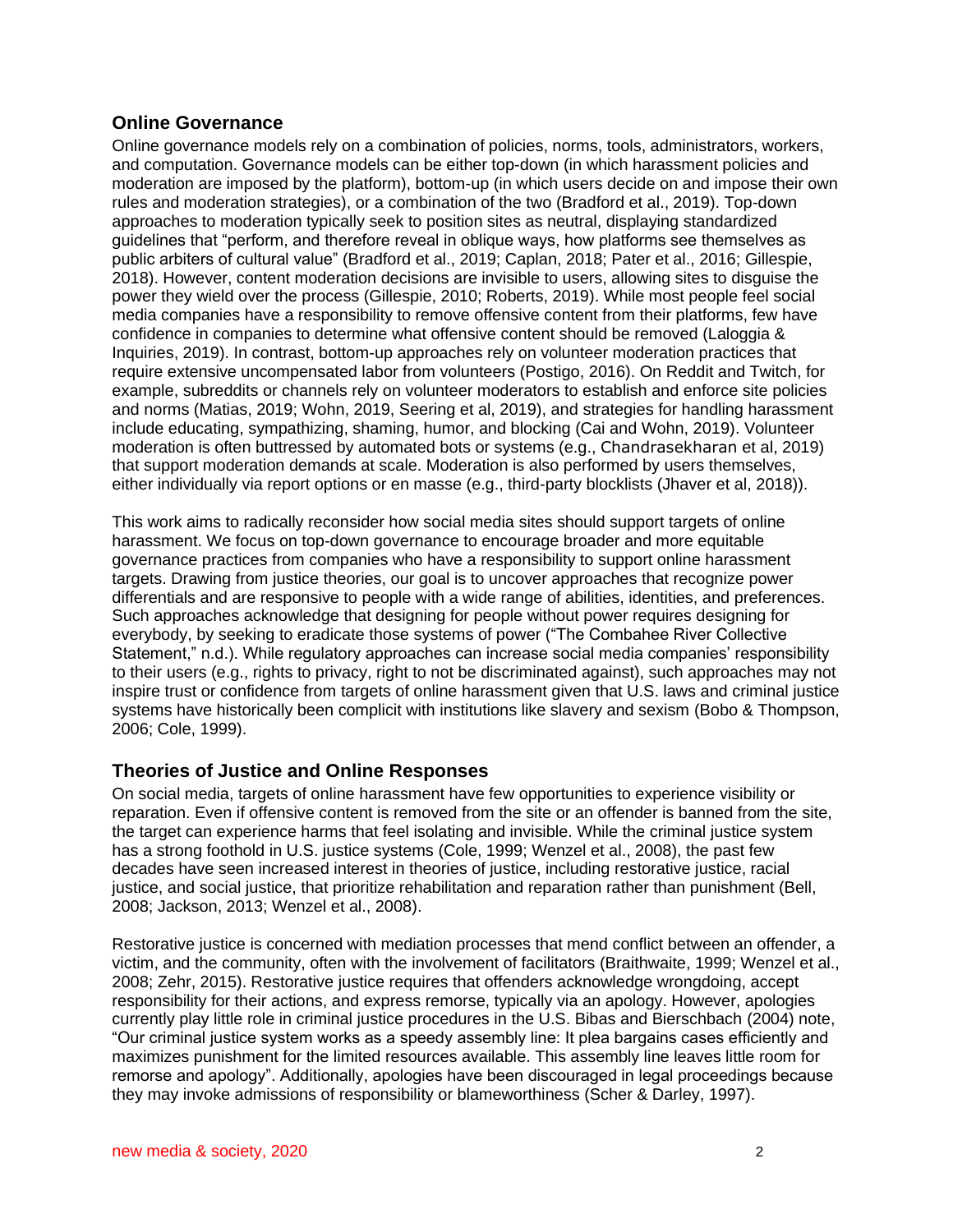Theories of racial and economic justice acknowledge the systematic injustices and inequities communities have experienced via lack of access to employment, education, housing, and other rights [\(Bell, 2008; Cole, 1999; Fallon & Weiler, 1984; Jackson, 2013\).](https://www.zotero.org/google-docs/?4L3Hv0) Most views towards racial justice advocate for deliberate systems and support to promote racial equity rather than simply removing discrimination. Ahmed (2012) notes, "Describing the problem of racism can mean being treated as if you have created the problem, as if the very talk about division is what is divisive". Indeed, critical race theory grew out of the need to understand the differential forms of oppression that apply to multiple identities such as race, class, and gender: laws were not designed to treat everyone equally, and any just application of the law must acknowledge this and work to align laws to this reality. Proponents of reparations have called attention to the generational downstream effects of slaves' inability to earn wages for their work or acquire literacy and education (Coates, 2014; Nelson, 2016). They also have called attention to long legacies of trauma and grief across generations as a result of displacement and genocide [\(Brave Heart & DeBruyn, 1998\).](https://www.zotero.org/google-docs/?sUsK0N) An economic justice approach argues that people should be given what allows them to lead a fruitful life, including payment for work that is done [\(Jackson, 2013\).](https://www.zotero.org/google-docs/?iaQmhO)

Racial and economic justice overlap with the concept of social justice, which Rawls popularized as the distribution of benefits and burdens across individuals and social groups [\(Rawls, 2009\).](https://www.zotero.org/google-docs/?FKUELb) More contemporary lens have critiqued Rawls' "veil of ignorance" approach which overlooks individual identities and experiences. Instead, social justice scholars argue identity should be central to interpretations of justice, which acknowledge identity as complex and fluid (e.g., what it means to be an immigrant shifts based on how immigrants are treated) [\(Clayton & Opotow, 2003\).](https://www.zotero.org/google-docs/?YwdqBR) Further, social justice advocates for spaces for individuals to participate safely within a shared set of values.

#### **Measuring Justice**

Justice has sometimes been conflated with the concept of fairness, and is often measured using the language of fairness in surveys. For example, distributive justice considers whether benefits are distributed fairly across individuals and is typically measured with questions about fairness [\(Sunshine & Tyler, 2003; Tyler, 1994\).](https://www.zotero.org/google-docs/?0iiWIA) Procedural justice (which is sometimes referred to as procedural fairness) considers whether processes were perceived as fair, independent of outcome [\(Sunshine & Tyler, 2003; Tyler, 1994\).](https://www.zotero.org/google-docs/?19lqqX) Consistent with procedural justice theory, increased transparency in content moderation explanations increases perception that a decision was fair (Jhaver et al, 2019). Facebook is working to increase procedural justice in its content moderation, however, it is largely focused on how to increase perceptions of fairness among offenders (Bradford et al., 2019). In contrast, our work seeks to promote justice in outcomes for harassment targets.

Justice acknowledges structural power differentials and seeks to dismantle them, whereas fairness maintains power differentials, because it locates the source of problems within individuals or technologies [\(D'Ignazio & Klein, 2018\).](https://www.zotero.org/google-docs/?JdiujN) Hoffmann argues that the concept of fairness falsely attributes harm to individuals instead of systemic and contextual problems [\(Hoffmann, 2019\).](https://www.zotero.org/google-docs/?blCxk2) That argument has been recognized by computer scientists, who acknowledge the limitations of fairness in mathematical representations because of the values and politics they embed [\(Barocas, Hardt, &](https://www.zotero.org/google-docs/?HOZEbw)  [Narayanan, n.d.\).](https://www.zotero.org/google-docs/?HOZEbw) Fairness further falls short because racism, sexism, and various forms of discrimination are fundamentally different from other kinds of rule violations.

Thus, while social media sites' enforcement of rules about copyright violation and appropriate use may enact justice in appropriate ways, when these same enforcement mechanisms are used to address harmful behaviors like hate speech, users feel unseen, unheard, and doubly harmed [\(Citron, 2014\).](https://www.zotero.org/google-docs/?7l6ysr) Hoffmann and Jonas [\(2016\)](https://www.zotero.org/google-docs/?6Tyd2n) call for a more expansive notion of justice that exposes how technology companies' power can create hostile environments for vulnerable or otherwise disadvantaged populations, with little legal or regulatory oversight (Citron, 2014).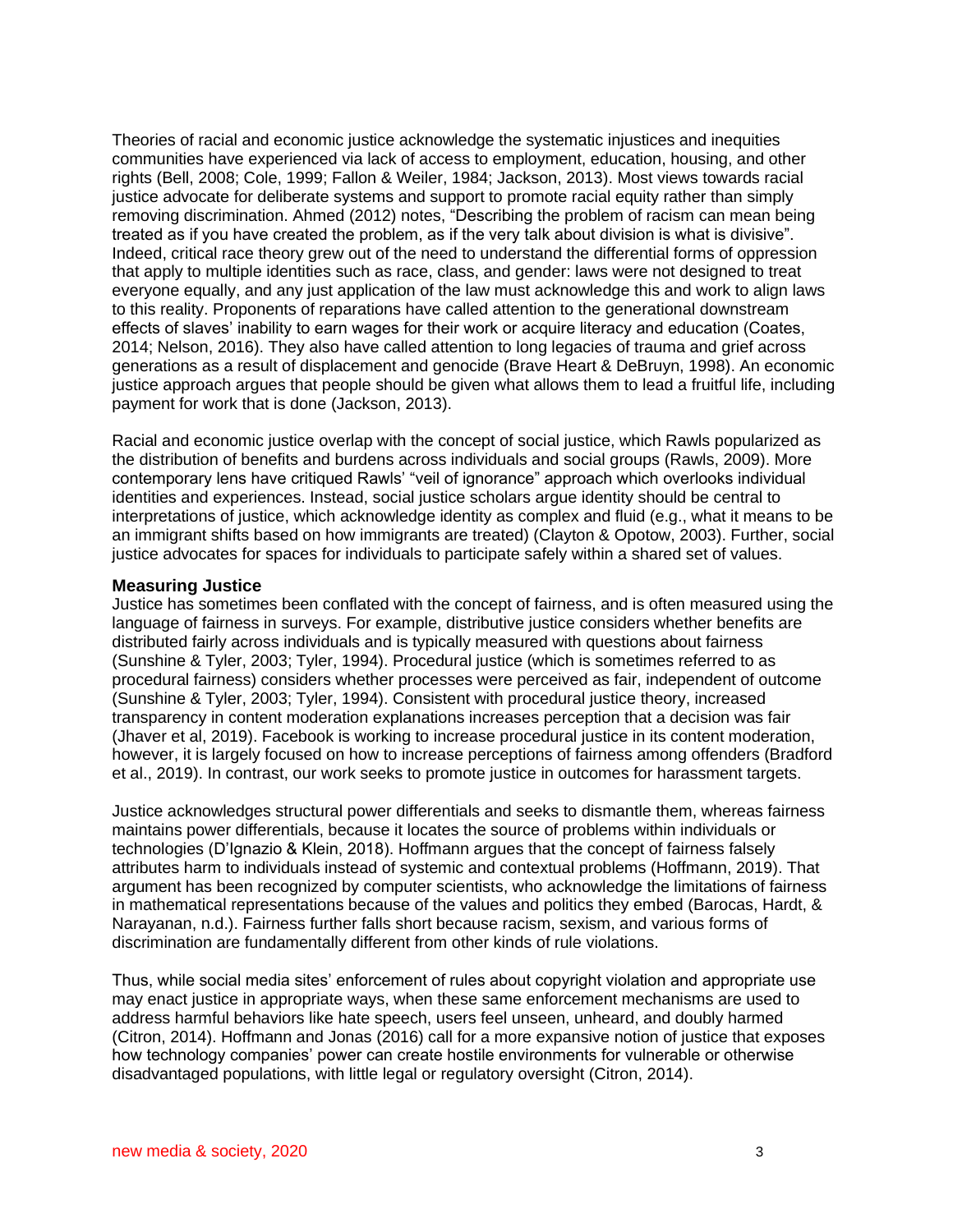Our survey measured three variables—justice, fairness, and desirability—of responses to online harassment. We developed these measures by first conducting a preliminary study to understand participants' perceptions of justice and fairness in response to online harassment. Our preliminary study paired an online experiment with a free response survey, and found that participants perceived banning or blocking users as just responses, and banning users or legal regulation as fair responses. It also showed that favorability towards justice and fairness of social media governance can vary by identity, a theme the current study develops further. In terms of desirability, what is desirable may not necessarily align with what is just or fair, and vice versa. Rawls (2009) proposed that justice principles should order a society stably over time because people will develop a desire to act in accordance with those principles. In practice, of course, society does not converge so easily. In the context of social media regulation, *we define fairness as the correct enforcement of previously-stated rules that a user has violated*. In contrast, *we view justice as the effective remediation of harms arising from interpersonal conflict, prejudice, and harassment*. Justice centers the experiences and perspective of the person who suffered harm. Finally, *we define desirability as simply, what users find desirable as an outcome.* 

# **Hypotheses and Research Questions**

Traditional approaches to responding to online harassment (i.e., removing content, banning users) are the status quo, but people may value alternative approaches that enact justice in more holistic and comprehensive ways (e.g., apology, mediation, payment). Thus, we ask:

*RQ1: Are there differences in attitudes towards perceived a) justice, b) fairness, and/or c) desirability of traditional versus alternative actions taken by social media sites?*

Traditional criminal justice systems in the U.S. have perpetuated discrimination and inequities towards people from marginalized identities, and these injustices are perpetuated online. We investigate whether people from non-dominant identities (e.g., racial minorities, transgender people) prefer alternative approaches to the criminal justice model, and conversely, whether people from dominant identities prefer the status quo.

*H1a: Non-dominant social groups will be more favorable towards perceived a) justice, b) fairness, and/or c) desirability of alternative actions taken by social media sites, as opposed to traditional actions.*

And the corollary:

*H1b: Dominant social groups will be more favorable towards perceived a) justice, b) fairness, and/or c) desirability of traditional actions taken by social media sites, as opposed to alternative actions.*

Identity attributes (e.g., race, gender, political views, socioeconomic class, and age) have all influenced how people experience justice through social, technological, and legal systems in the U.S. Here, we examine the relationship between identity and attitudes towards how social media sites should respond to online harassment.

*RQ2 - 6: Is [race/ethnicity [RQ2] / gender [RQ3] / political orientation [RQ4] / socioeconomic class [RQ5] / age [RQ6]] associated with attitudes towards perceived a) justice, b) fairness, and/or c) desirability of actions taken by social media sites?* 

Social media sites have different rules and norms that govern appropriate behavior. Here we ask whether frequency of use on six different major platforms influences attitudes towards how social media sites should respond to harassment.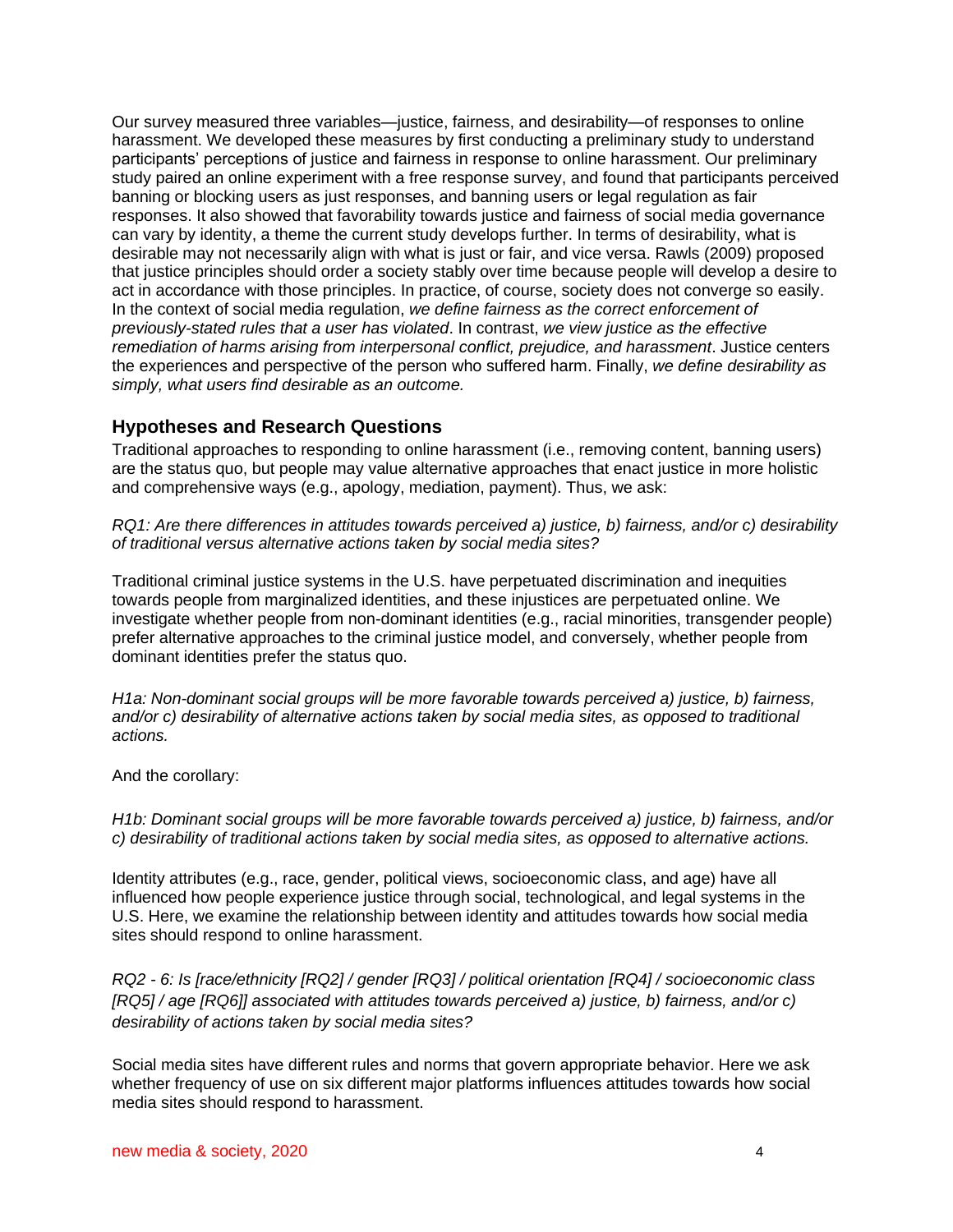*RQ7: Is frequency of use associated with attitudes towards perceived a) justice, b) fairness, and/or c) desirability of actions taken by social media sites?*

Social media sites evaluate whether content was in violation of community guidelines in isolation, which prevents them from recognizing sustained harassment over time [\(Blackwell, Dimond,](https://www.zotero.org/google-docs/?pPCAVJ)  [Schoenebeck, & Lampe, 2017; Duggan, 2017; Massanari, 2017\).](https://www.zotero.org/google-docs/?pPCAVJ) Here we examine whether past experiences being targets or perpetrators of harassment, or supporters or targets of harassment, influences attitudes towards how social media sites should respond to that harassment.

*RQ8: Are prior experiences of being harassed or harassing others on social media associated with attitudes towards perceived a) justice, b) fairness, and/or c) desirability of actions taken by social media sites?*

Finally, orientations towards justice could influence preferences for actions sites take. Some actions might be perceived as more fair in terms of process (procedural justice) or outcome (distributive justice).

*RQ9: Are orientations towards procedural or distributive justice associated with attitudes towards perceived a) justice, b) fairness, and/or c) desirability of actions taken by social media sites?*

# **Overview of Methods**

This study was deemed exempt by our institution's ethics review board. Participants completed an online consent form. We pre-registered research questions and hypotheses on the Open Science Foundation<sup>1</sup> before data collection began (RQ9 was added after).

We used the language of "aggressive or hostile on social media" as proxies for "online harassment." Both terms are susceptible to response bias, but "online harassment" has been used in mainstream media in socially and politically charged contexts and may be more susceptible to a variety of biases. We developed the alternative language via a focus group then pilot tested the language iteratively. We use "aggressive or hostile" when referring to our instruments, and related language like harassment, bad behavior, and abuse when describing general phenomena. We chose not to define justice, fairness, or desirability because they cannot be concisely defined in a survey item, and because we wanted to elicit participants' favorability to those concepts based on their own internal interpretations. As a result, participants' responses will reflect their own varied conceptualizations of what justice and fairness mean. We pre- tested the anchor "restore justice to me" with 30 online participants to confirm that they were able to interpret the phrase.

## **Survey development**

We conducted an online, anonymous survey of adults in the U.S. We developed ten items iteratively via brainstorming and discussions among the research team and pilot testing multiple times. The final survey contained two items that represent traditional actions on major platforms and the remaining eight items were novel, alternative actions not currently used by major platforms. The traditional actions reflect criminal justice theories while the alternative actions reflect a range of values embedded across criminal, racial, economic, and social justice theories. Each question contained the stem: "Imagine that a person is being aggressive or hostile to you on social media. The social media site responds by [options in Table 1]." Each of the ten items was presented as a bipolar matrix with three rows measuring justice, fairness, and desirability.

## **Action Survey prompt**

<sup>1</sup> Preregistration: [https://osf.io/ja4d8/?view\\_only=1bccdbff142a4257b4f92cf4d9032713](https://osf.io/ja4d8/?view_only=1bccdbff142a4257b4f92cf4d9032713)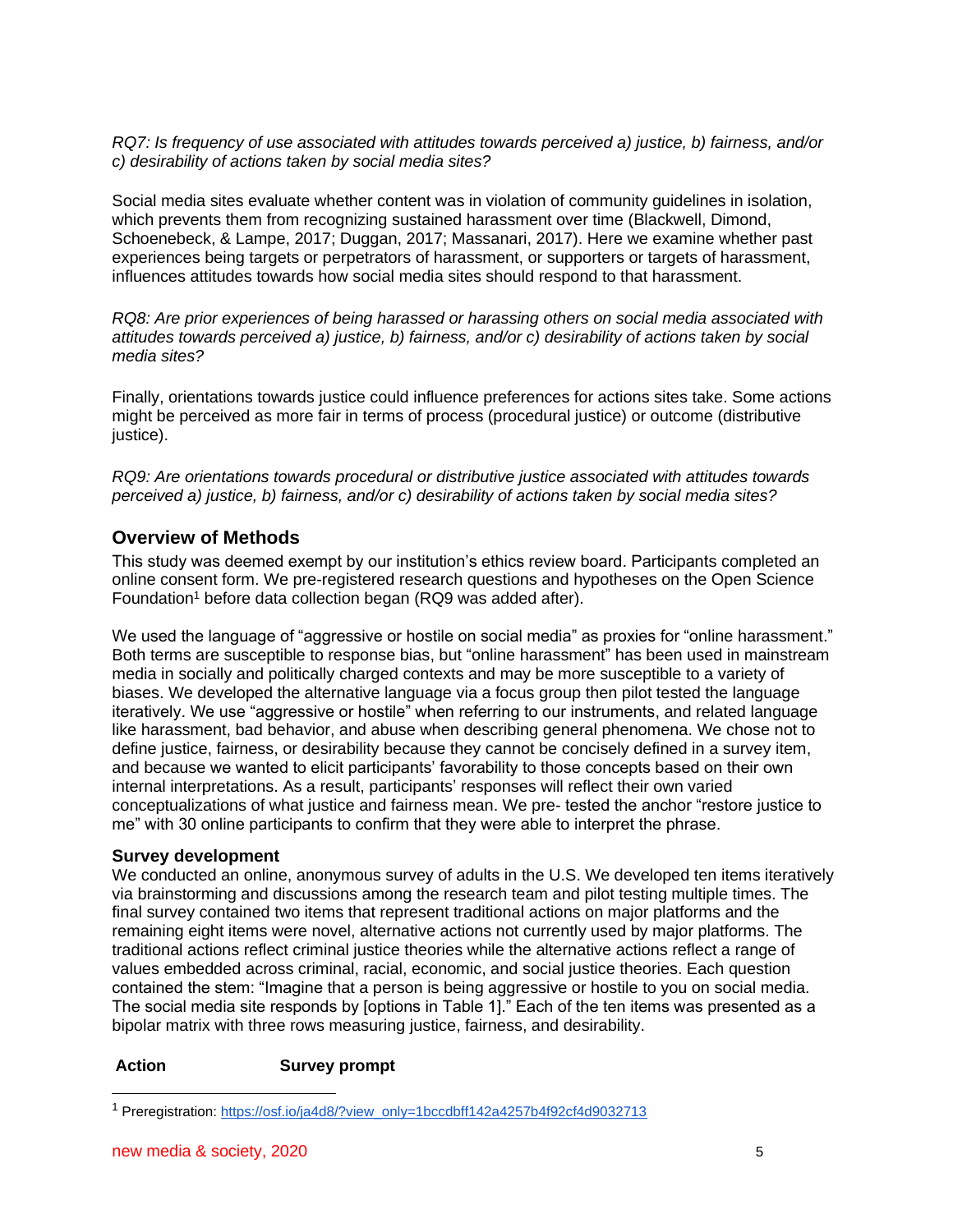## **Traditional social media site actions**

| <b>REMOVING CONTENT</b> | "removing the content from the site" |
|-------------------------|--------------------------------------|
| <b>BANNING USERS</b>    | "banning the person from the site"   |

#### **Alternative social media site actions**

| <b>PAYMENT</b>       | "paying you and your supporters"                                                                         |
|----------------------|----------------------------------------------------------------------------------------------------------|
| <b>APOLOGY</b>       | "requiring a public apology from the person"                                                             |
| <b>OFFENDER LIST</b> | "adding the person to an online public list of offenders"                                                |
| <b>MEDIATION</b>     | "facilitating an online meeting including you, the person, and a mediator to<br>discuss your experience" |
| <b>IDENTITY</b>      | "educating the person about your identities and experiences"                                             |
| <b>LESS EXPOSURE</b> | "allowing you to be less exposed to a wide audience on the site"                                         |
| <b>MORE EXPOSURE</b> | "allowing you to have more exposure to a large audience on the site"                                     |
| <b>OWN SPACE</b>     | "empowering you to have a space with your own rules and values"                                          |

### **Table 1. Potential social media site responses to online harassment.**

The next section asked about prior experiences being perpetrators, targets, or supporters of targets of online harassment. We adapted scales from [Sunshine & Tyler \(2003\)](https://www.zotero.org/google-docs/?4DpTXV) to measure participants' beliefs about procedural justice (three items) and distributive justice (three items) among social media sites. Internal consistency of the procedural justice scale was reliable with α=.84. Distributive justice was not reliable with α=.33, possibly because two of the questions were difficult to interpret; we used the remaining question to measure distributive justice. Finally, we asked about use of social media platforms and demographic questions. For demographics, gender and race categories were not mutually exclusive; each respondent could choose multiple options, and many fell into multiple categories (e.g., non-binary and woman).

#### **Recruitment and Demographics**

We recruited participants via Prolific, Mechanical Turk, Positly, and word-of-mouth. Workers on MTurk had to have a HIT approval rate of higher than 98%, be located in the U.S., and have had more than 5,000 HITs approved. We compensated Prolific, MTurk, and Positly respondents \$3. Word-of-mouth respondents were given the option of receiving a \$3 Amazon gift card or donating \$3 to charity; most chose the gift card. We removed low quality responses and our final sample had 573 participants. The median duration to complete the survey was 7.5 minutes; the 75% quartile duration was just over 10 minutes, which confirms a median wage of more than \$15/hour. We recruited participants in batches to sample diverse demographics; our final sample included people who were: women (45%), non-binary (9%)<sup>2</sup>, transgender (15%), custom gender (1%, including Prefer Not to Disclose and Prefer to Self-Describe), Black or African American (21%), Hispanic or Latino (13%), Asian (8%), American Indian or Alaska Native (4%), Middle Eastern (1%), Native Hawaiian or Pacific Islander (1%), custom race/ethnicity (0%, including Prefer Not to Disclose and Prefer to Self-Describe), Liberal (57%), Conservative (18%), and with household income less than \$50k (43%). Liberals are overrepresented due to targeted sampling based on other identities. Participants could choose multiple gender, race/ethnicity, and sexual orientation categories.

<sup>2</sup> Some non-binary participants also considered themselves transgender (*N*=30) and some did not (*N*=13).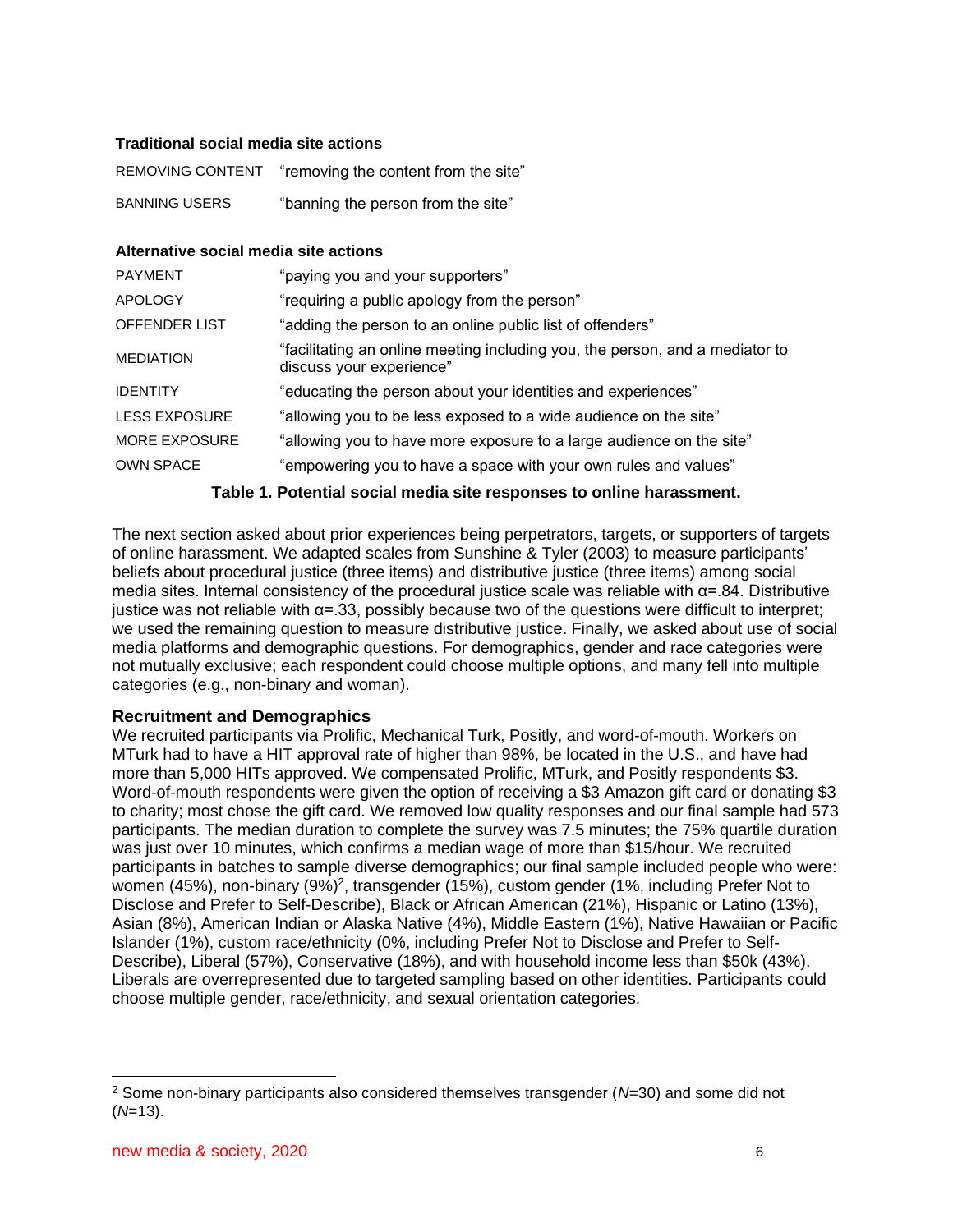# **Results**

To answer RQ1, we used one-way repeated measures ANOVA with Tukey HSD post-hoc comparisons. Results are shown visually in Figure 1 and multiple comparisons are in supplemental materials. To test H1 and address RQ2-9, we fitted a series of linear regression models modeling preferences as the dependent variable and identity and social media uses/preferences as independent variables. Variance inflation factor (VIF) values were less than three, indicating multicollinearity was not an issue. We used Akaike's Information Criteria (AIC) to exclude independent variables that did not improve the model fit. Models are in Tables 2-5 and communicated via heat map using correlation coefficients in Figure 2. Reference categories are man for gender and white for race/ethnicity.

## **Preferred Actions**

Group means were statistically significantly different from one another  $[F(29,17160) = 212.6]$ , p<0.0001]. In general, participants were significantly more likely to favor *banning users* (justice: M=5.26, SD=1.67; fair: M=5.53, SD=1.50; desirable: M=5.46, SD=1.62), *removing content* (justice: M=4.76, SD=1.66; fair: M=5.21, SD=1.54; desirable: M=5.21, SD=1.64), and *apology* (justice: M=4.70, SD=1.82; fair: M=4.93, SD=1.62; desirable: M=4.61, SD=1.82) actions over other actions. They were most opposed to the *less exposure* (justice: M=2.67, SD=1.73; fair: M=2.77, SD=1.78; desirable: M=2.79, SD=1.85) and *more exposure* (justice: M=3.34, SD=1.69; fair: M=3.75, SD=1.56; desirable: M=3.74, SD=1.72) actions.

Post hoc comparisons indicated that justice, fairness, and desirability ratings of an action were not statistically significantly different from one another for the *banning*, *offender list*, *own space, identity, and less exposure* actions. Fairness was rated significantly more highly than justice in four conditions (and higher but not statistically significant in the other six): removing content (justice: M=5.26, SD=1.67; fair: M=5.53, SD=1.50), payment (justice: M=4.15, SD=1.89; fair: M=4.58, SD=1.72), own space (justice: M=4.05, SD=1.79; fair: M=4.37, SD=1.68), and more exposure (iustice:  $M=3.34$ , SD=1.69; fair:  $M=3.75$ , SD=1.56). Other actions revealed differences, for example, the *payment* action was significantly more desirable (M=4.72; SD=1.90) than just (M=4.15; SD=1.89), whereas the *mediation* action was significantly more fair (M=3.78; SD=1.77) than desirable (M=3.52; SD=1.92).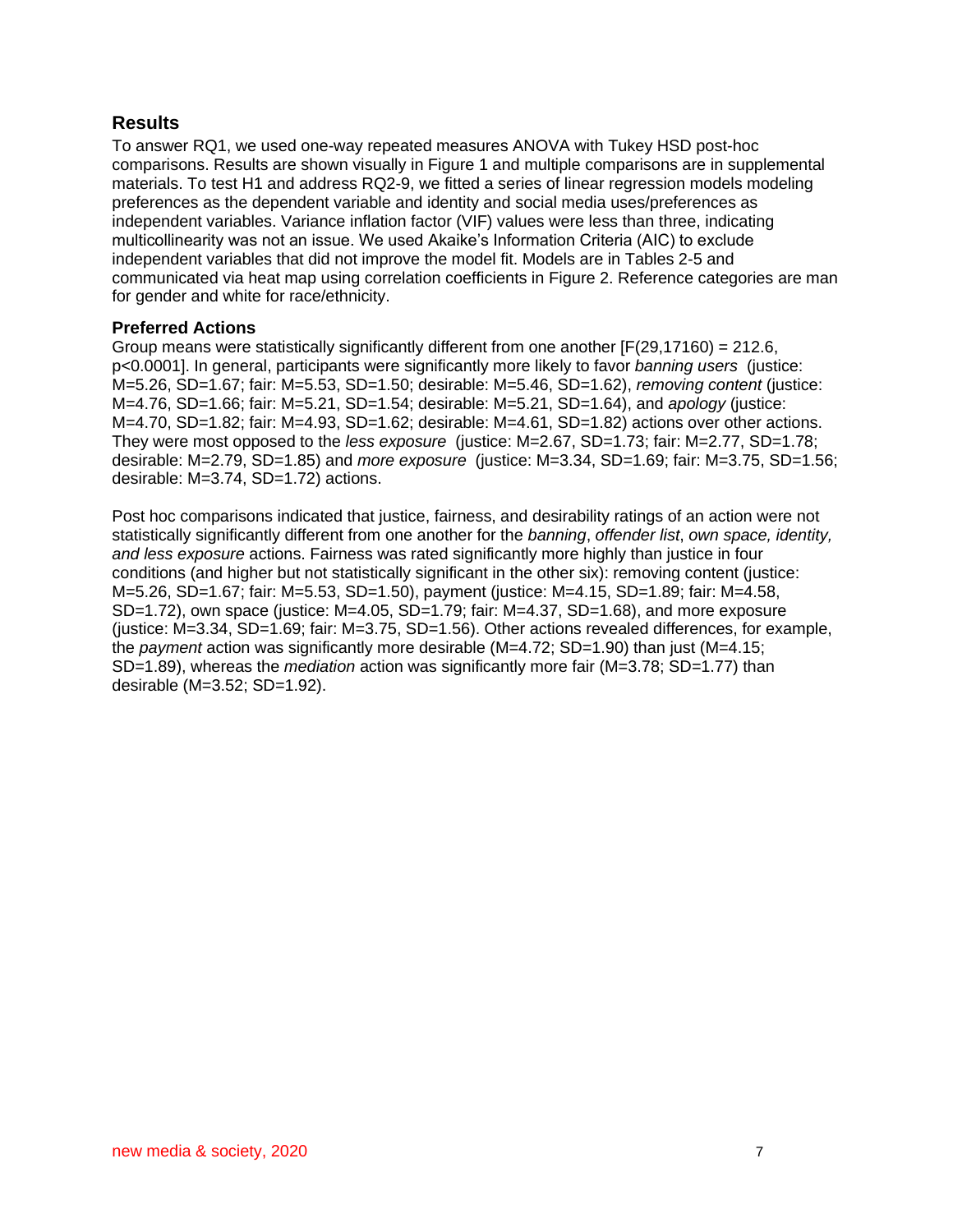

### **Preferences by Identity**

Women were significantly more likely to respond that the *mediation* action would *not* restore justice to them, and that the *more exposure* action was undesirable (see Models 19, 12). That is, on average, women did not desire increased exposure to a large audience.

Transgender participants were significantly more likely to consider the *identity* action fair and desirable (Models 23, 24). However, they were less likely to favor *payment* on all dimensions: justice, fairness, and desirability (Models 28-30). Transgender participants were less likely to find *more exposure* just or desirable but considered the *apology* action less desirable (Models 10, 12, 18).

Non-binary participants were more likely to report that the *own space* action would restore justice to them, and the *removing content* action was fair (Models 13, 2). They were less likely to consider the *less exposure* action fair or desirable (Models 8, 9).

Black participants reported the *more exposure* action as less just relative to white participants (Model 10). American Indian or Alaska Native participants were more likely to report the *identity*  action to be fair, but the *payment* action to be unfair and the *banning* action to be undesirable (Models 23, 29, 6). Hispanic or Latino participants were more likely to find the *payment*, *apology*, and *own space* actions to be unfair (Models 29, 17, 14). Asian participants were more likely to favor the *mediation* and *identity* actions as just, fair, and desirable (Models 19-21, 22-24) and the *offender list* and *apology* as desirable (Models 27, 18).

People with a higher household income were significantly more likely to find *payment* to be unfair and *own space* to be undesirable (Models 29, 15). Neither education nor employment predicted any of the actions. Older adults were more likely to disfavor the *identity* actions as not just, unfair, and undesirable (Models 2-24). They also found the *more exposure* and *own space* actions as not just and also undesirable (Models 10, 12, 13, 15).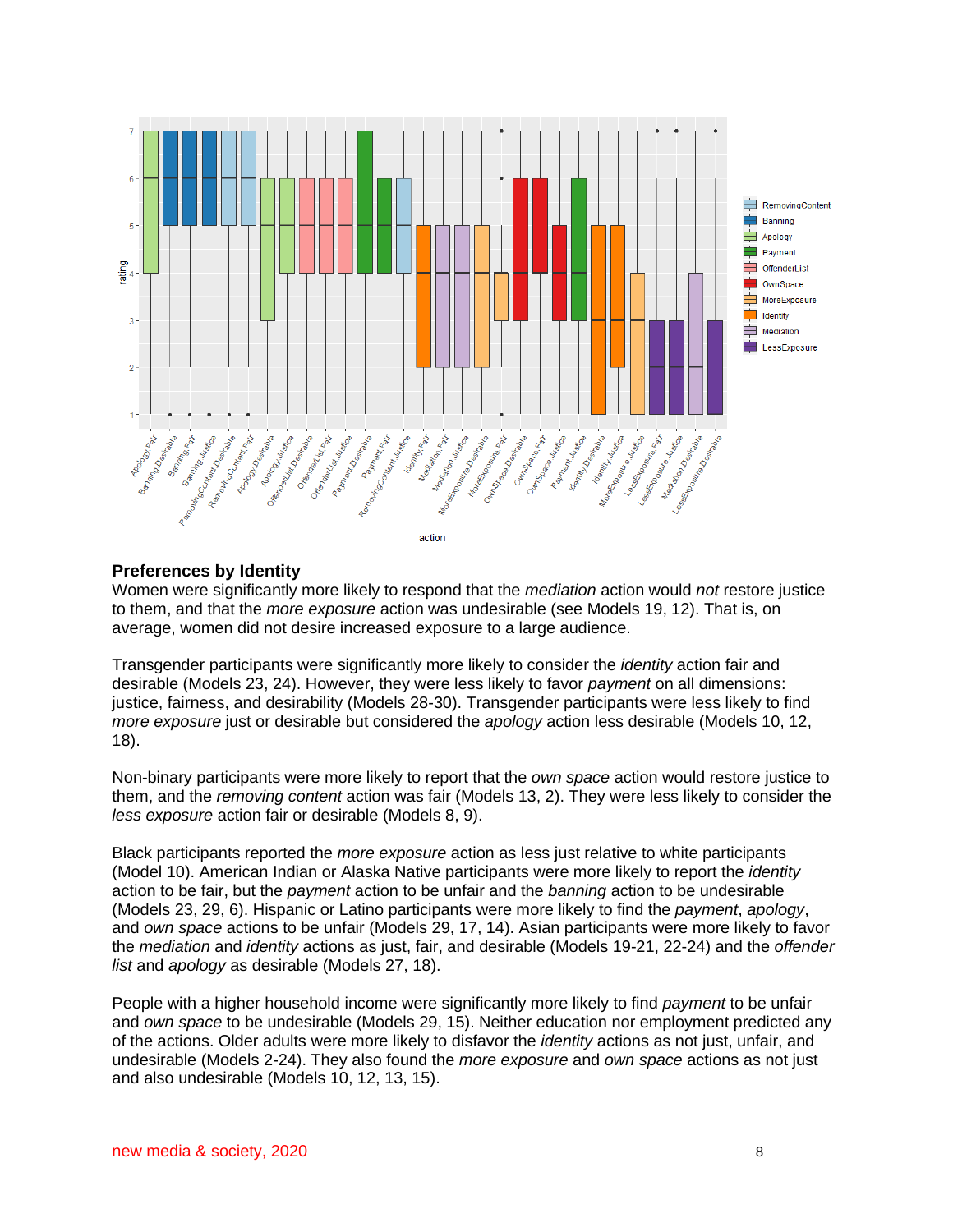Finally, liberal participants (as opposed to conservative participants) were significantly more likely to favor the *identity* actions as just, fair, and desirable (Models 22-24). They were more likely to find the *removing content* and *banning* actions to be fair and desirable (Models 2, 3, 5, 6), the *own space* action to be fair, and the *payment* action to be desirable (Models 14, 30).

## **Preferences by Social Media Use**

Instagram users were significantly more likely to consider the *removing content* and *offender list* actions as just, fair, and desirable (Models 1-3, 25-27), the *payment* actions as just and fair (Models 28, 29), and the *banning users* action as fair (Model 5). They were more likely to oppose *less exposure*, reporting it as less fair and less desirable (Models 8, 9). Reddit users were more likely to support the *removing content* action as fair but opposed *payment* as neither just nor desirable (Models 2, 28, 30). They also were more likely to report *less exposure* actions to be unfair and undesirable (Models 8, 9), as well as the *own space* actions as not just and the *offender list* undesirable (Models 13, 27).

Twitter users were more likely to be opposed to the *offender list*, *apology*, and *mediation* actions, reporting each of these as less just, fair, and desirable (Models 25-27, 16-21). Facebook users were more likely to support the *identity* action as just, fair, and desirable (Models 22-24). They also found the *apology* action to be just (Model 16). Snapchat users found the *offender list* action to be undesirable (Model 27). YouTube users supported the *more exposure* action as fair (Model 11).

## **Preferences based on Prior Experiences with Harassment**

Participants who had been harassed themselves were more likely to support the *more exposure* action as just and desirable (Models 10, 12), and those who have been harassed based on their identity were more likely to find the *more exposure* action to be fair and the *less exposure* action to be unjust (Models 11, 7).

Participants who had supported harassment targets were significantly more likely to support the *own space, apology, and mediation* actions as just, fair, and desirable (Models 13-21). They were more likely to report that the *banning* and *identity* actions were just and desirable (Models 4, 6, 22, 24). They also were more likely to report the *more exposure* and *removing content* actions as desirable (Model 12, 3).

Participants who had harassed others were significantly more likely to oppose the *removing content* and *banning* actions across all measures—justice, fairness, and desirability (Models 1-6). They also were more likely to report that the *less exposure* action was both just and fair, while the *payment*  action was desirable and educating people about their *identity* was fair (Models 7, 8, 30, 23).

## **Preferences by Orientations towards Justice**

People who feel that social media sites distribute outcomes fairly after harassment (i.e., distributive justice) were significantly more likely to find the *removing content* action to be just, but found both the *payment* and *apology* actions to be unfair (Models 1, 29, 17). People who feel that social media sites treat people fairly after harassment (i.e., procedural justice) were more likely to be supportive in general of most response options (see details in Models 4, 6-8, 10-15, 27, 29).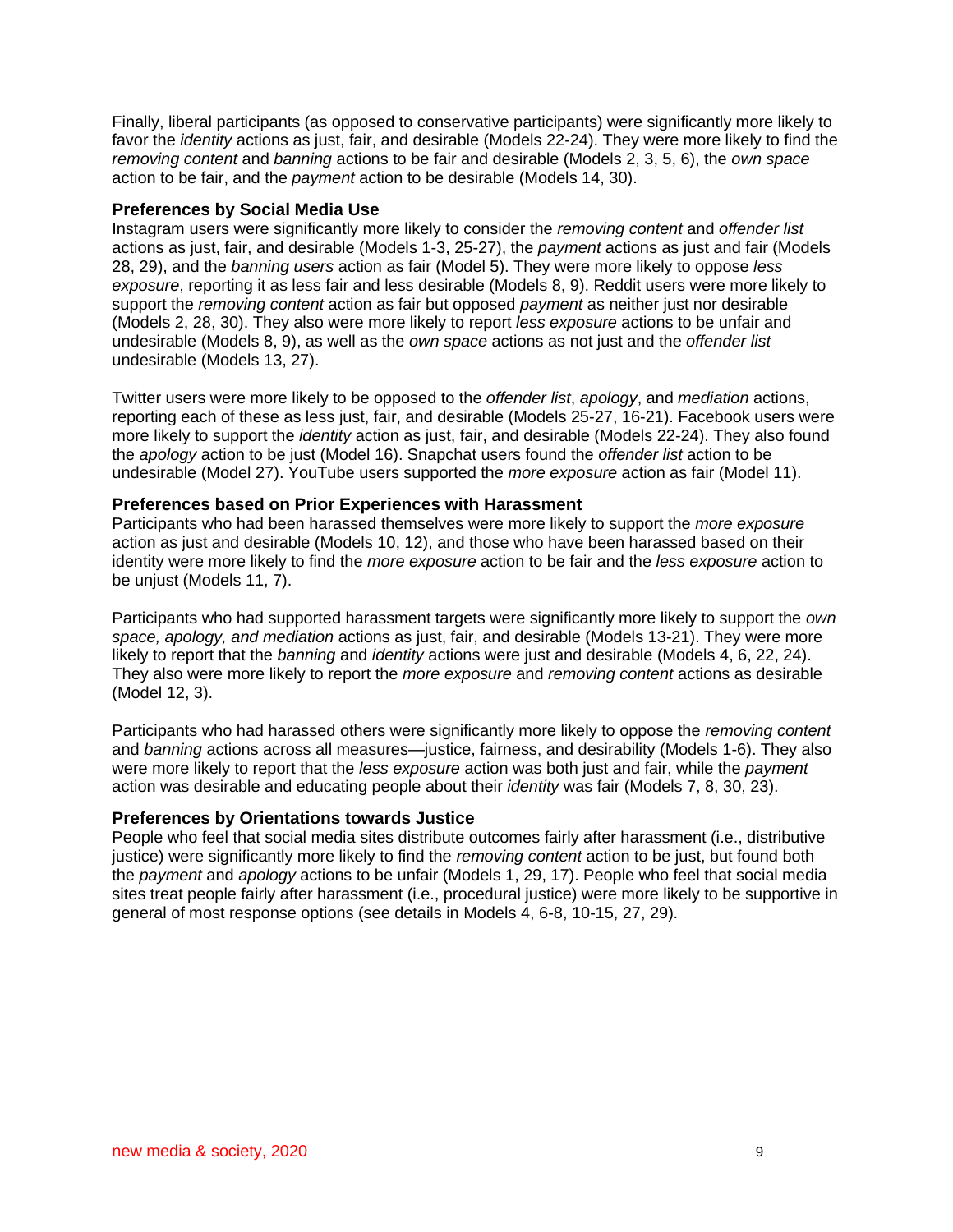

| <b>Research Question/Hypothesis</b>                                                                                                                                                                                                                                            | Supported?                                                                                                                                                                                                                                                                                                                                                                                                                                                                     |
|--------------------------------------------------------------------------------------------------------------------------------------------------------------------------------------------------------------------------------------------------------------------------------|--------------------------------------------------------------------------------------------------------------------------------------------------------------------------------------------------------------------------------------------------------------------------------------------------------------------------------------------------------------------------------------------------------------------------------------------------------------------------------|
| <b>RQ1</b> Are there differences in attitudes towards<br>perceived a) justice, b) fairness, and/or c)<br>desirability of traditional versus alternative actions<br>taken by social media sites?                                                                                | <b>Yes</b> Traditional actions generally viewed as more just, fair,<br>and desirable than alternative actions, with a few exceptions<br>(e.g., apology, offender list). See Figure 1, supplemental<br>materials.                                                                                                                                                                                                                                                               |
| <b>H1a[b]</b> Non-dominant [Dominant] social groups<br>will be more favorable towards perceived a)<br>justice, b) fairness, and/or c) desirability of<br>alternative [traditional] actions taken by social<br>media sites, as opposed to traditional [alternative]<br>actions. | <b>Partially</b> Transgender participants more likely to support<br><i>identity</i> action. Non-binary participants more likely to support<br>own space action. American Indian or Alaskan Native<br>participants more likely to support <i>identity</i> action and less likely<br>to support banning users. Asian participants more likely to<br>support <i>identity</i> , <i>mediation</i> , <i>offender list</i> , and <i>apology</i> actions.<br>See Figure 2, Tables 2-5. |
| <b>RQ2-6</b> Is [race/ethnicity [RQ2] / gender [RQ3] /<br>political orientation [RQ4] / socioeconomic class<br>[RQ5] / age [RQ6]] associated with attitudes<br>towards perceived a) justice, b) fairness, and/or c)<br>desirability of actions taken by social media sites?    | <b>Partially</b> Liberal participants more likely to support banning<br>users, removing content, identity, and own space. High SES<br>participants less likely to support payment and own space.<br>Older participants more likely to support less exposure and<br>less likely to support <i>identity</i> and own space. See Figure 2,<br>Tables 2-5, and the above cell.                                                                                                      |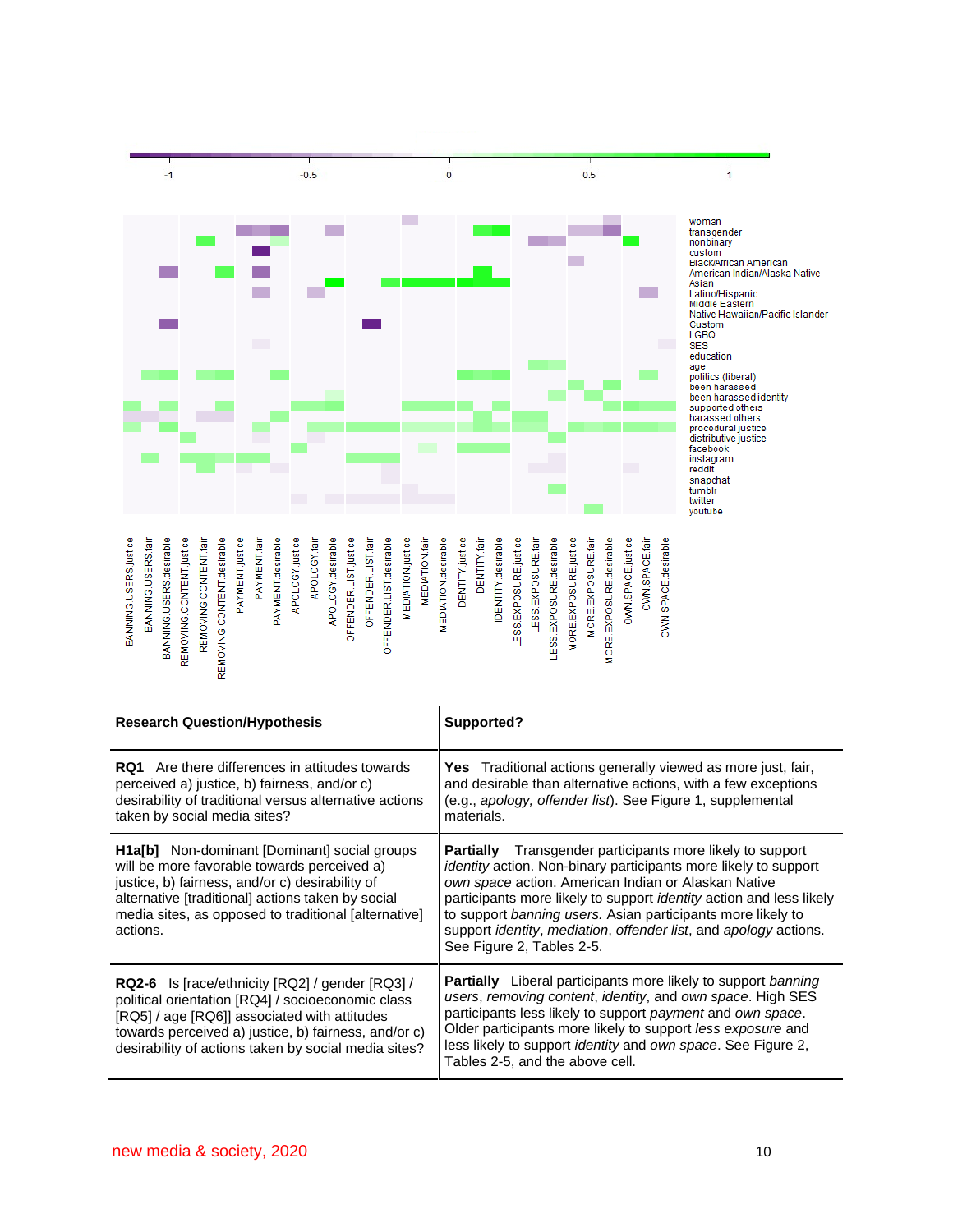| <b>RQ7</b> Is frequency of use associated with attitudes<br>towards perceived a) justice, b) fairness, and/or c)<br>desirability of actions taken by social media sites?                                                         | <b>Partially</b> Instagram users more likely to support <i>removing</i><br>content and offender list but not less exposure. Twitter users<br>less likely to support offender list, apology, and mediation.<br>Facebook users more likely to support <i>identity</i> . See Figure 2,<br>Tables 2-5. |
|----------------------------------------------------------------------------------------------------------------------------------------------------------------------------------------------------------------------------------|----------------------------------------------------------------------------------------------------------------------------------------------------------------------------------------------------------------------------------------------------------------------------------------------------|
| <b>RQ8</b> Are prior experiences of harassed or<br>harassing others on social media associated with<br>attitudes towards perceived a) justice, b) fairness,<br>and/or c) desirability of actions taken by social<br>media sites? | <b>Yes</b> Participants who had been harassed more likely to<br>support more exposure. Participants who had harassed others<br>more likely to support less exposure and identity, less likely to<br>support removing content. See Figure 2, Tables 2-5.                                            |
| <b>RQ9</b> Are orientations towards procedural or<br>distributive justice associated with attitudes<br>towards perceived a) justice, b) fairness, and/or c)<br>desirability of actions taken by social media sites?              | <b>Yes</b> Participants who support distributive justice less likely to<br>support payment and apology. Participants who supported<br>procedural justice more likely to support most actions, except<br>for removing content.                                                                      |

### **Table 6. Summary of results.**

# **Discussion**

### **Apology: Visibility and Reparation**

The *apology* action was strongly supported by participants—rated highly as fair, as well as just and desirable. Social media sites requiring apologies from offenders would indicate to targets that the social media site deemed the offense to be in violation of appropriate behavior. However, while apologies evoke acceptance of responsibility and remorse in American discourse, they are notably absent from dispute resolution and legal systems in the U.S. (Wagatsuma & Rosett, 1986). When present in judicial processes, apologies are usually delivered in exchange for automated sentence reductions for guilty pleas [\(Bibas & Bierschbach, 2004\).](https://www.zotero.org/google-docs/?fJPA8R) They also may invoke admission of guilt, thus increasing punishment [\(Scher & Darley, 1997\).](https://www.zotero.org/google-docs/?JEDM3z) Social media sites could apologize to targets which would acknowledge harms they have experienced. They could also require apologies from offenders which might increase support and visibility for targets (which would be preferable for some groups but not others), while also enabling a gradated sanction before banning a user entirely. Though the idea of an apology is not baked into social media governance, volunteer moderators sometimes solicit apologies from offenders, or deliver apologies to targets themselves, indicating this approach's potential (Seering et al, 2019; Matias, 2019).

Open questions remain regarding how apologies should be delivered and whether they need to be genuine. Reparation requires that apologies contain specific linguistic signals, including expressions of responsibility and remorse (Scher & Darley, 1997). However, whether and how apologies restore justice and fairness to targets is likely to vary by identity. Transgender participants rated the apology as not desirable and Hispanic or Latino participants rated it as unfair, perhaps because an ingenuine apology would be overtly harmful and would magnify discriminations those groups experience. Twitter users rated the apology as neither just, fair, nor desirable, perhaps because they felt that an ingenuine apology is not likely to occur on Twitter, and because it could be coopted for further harassment. People who had supported harassment targets were strongly supportive of the apology, which reflects their allyship towards targets.

#### **Public Shaming**

Participants rated the online *offender list* action as just, fair, and desirable; however, public shaming has been generally discarded in legal scholarship as subversive to human equality and dignity [\(Nussbaum, 2009\).](https://www.zotero.org/google-docs/?NaS68H) Shaming labels a person as bad instead of labeling the person's act as bad, thus marking a person with a degraded identity within society [\(Nussbaum, 2009\).](https://www.zotero.org/google-docs/?6TUEsI) Shaming sanctions may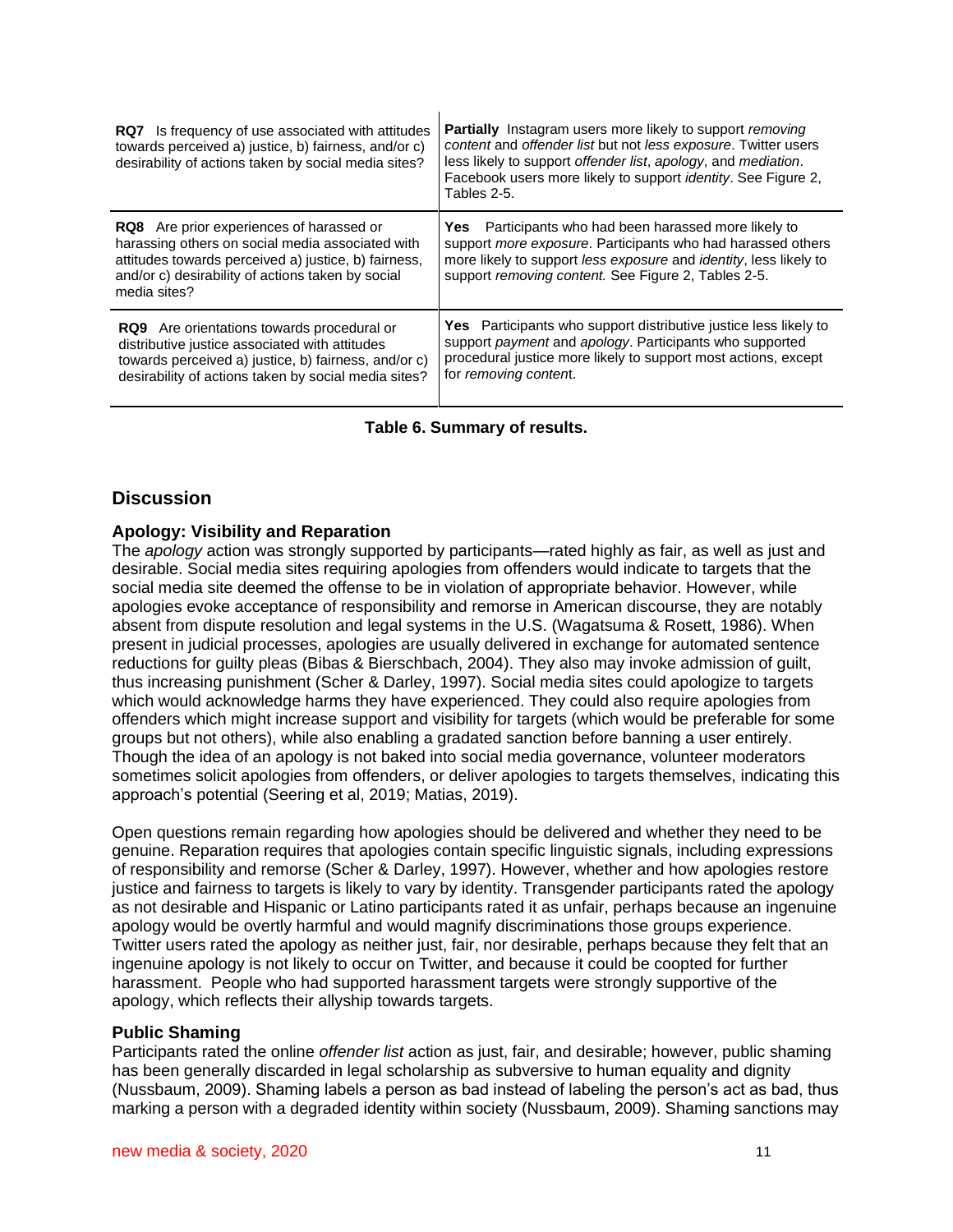further inflict their greatest weight on marginalized groups, magnifying the penalties on dignity [\(Nussbaum, 2009\).](https://www.zotero.org/google-docs/?9fgTkb) In offline contexts in the U.S., shaming has been used sporadically for low-level crimes (e.g., standing on a street corner with an affixed sign), as well as for more severe crimes notably, sex offenses, which require listing on a public registry. However, public registries are aimed at community protection rather than punishment, and seek to strike a balance between protecting basic civil liberties as guaranteed by the Constitution and protecting the public from harm.

Participants' desire for an offender list may reflect a visceral, even primal, desire to punish offenders in the absence of visible or effective penal systems on social media [\(Blackwell, Chen, Schoenebeck,](https://www.zotero.org/google-docs/?jDF75Y)  [& Lampe, 2018\).](https://www.zotero.org/google-docs/?jDF75Y) Instagram and Twitter users were more likely to rate the offender list as just, fair, and desirable—indicating a strong orientation towards public approaches to norm enforcement on those platforms. Snapchat users rated offender lists as undesirable, which reflects Snapchat's typically small, tight-knit communities [\(Bayer, Ellison, Schoenebeck, & Falk, 2015\).](https://www.zotero.org/google-docs/?Y9Rt9P) Klonick (2015) raises three overarching concerns that public shaming on the Internet: is not a calibrated or measured form of punishment, has questionable accuracy in terms of who or what it punishes, and results in an over-determined punishment with indeterminate social meaning. In other words, low cost, anonymous, instant, and easy access to the Internet has eviscerated whatever "natural" limits there were to public shaming and has served to amplify its effects [\(Klonick, 2015\).](https://www.zotero.org/google-docs/?WNPcLl) However, online shaming can be used effectively if it shames the violation rather than the norm violator [\(Klonick,](https://www.zotero.org/google-docs/?a4pZ7n)  [2015\).](https://www.zotero.org/google-docs/?a4pZ7n) Social media sites could sanction behavior by making online harassment cases publicly visible, but without identifying the offender.

## **The Limitations of One-Size-Fits-All Approaches**

Our results reveal how a one-size-fits-all approach to online harassment may fail to support some users while privileging others. For example, while *banning users* was popular overall, American Indian or Alaska Native participants considered banning users undesirable. This may reflect this group's cultural preference for restorative rather than retributive justice, their historical experiences of being forcibly removed from their own land [\(Brave Heart & DeBruyn, 1998\),](https://www.zotero.org/google-docs/?nK5oT3) or their recent history of Facebook account bans due to names misaligned with the site's "real name" policies [\(Haimson &](https://www.zotero.org/google-docs/?uHjb4J)  [Hoffmann, 2016\).](https://www.zotero.org/google-docs/?uHjb4J) The site action of educating other users about an individual's *identity* was favorable to some marginalized groups: participants who were transgender, American Indian or Alaska Native, and Asian. These are groups whose identities are frequently misunderstood, or even feared, in mainstream society, and who may tire of educating others about who they are and how they wish to be treated [\(Brave Heart & DeBruyn, 1998; James et al., 2016\).](https://www.zotero.org/google-docs/?FGzLNL) Transgender, American Indian or Alaska Native, and Hispanic or Latino participants deemed *payment* as neither just, fair, nor desirable, despite these groups all facing substantial economic disparities in the U.S. [\(Brave](https://www.zotero.org/google-docs/?oHJDco)  [Heart & DeBruyn, 1998; James et al., 2016; Patten, 2016\).](https://www.zotero.org/google-docs/?oHJDco) These groups may perceive compensation as a band-aid that overlooks and undervalues, rather than addresses, the racial, economic, or social injustices they experience. Payment may also be, again, at odds with American Indian or Alaska Native people's community-oriented rather than compensatory approaches to justice [\(Brave Heart & DeBruyn, 1998; Melton, 1995\).](https://www.zotero.org/google-docs/?D4AMQ9)

Participants who had been harassed previously were favorable to *more exposure* as just, fair, and desirable. This aligns with Citron's (2014) suggestion that harassment targets may benefit from more exposure on social media sites, such as receiving discounted advertising rates to clear their reputation, or dispute negative things said about them by harassers. However, some groups transgender people, Black people, and women—found these solutions less just and desirable. It could be that if exposed to a nonconsensual spotlight, some may wish to remove themselves from the public eye rather than gaining a larger audience. In the case of transgender people, widespread disclosure of their trans identity may render them especially vulnerable to violence and discrimination in the physical world. However, non-binary participants responded differently—they felt that *less exposure* would be unfair and undesirable. While there is much overlap between transgender and non-binary participants, it could be that non-binary people often assert their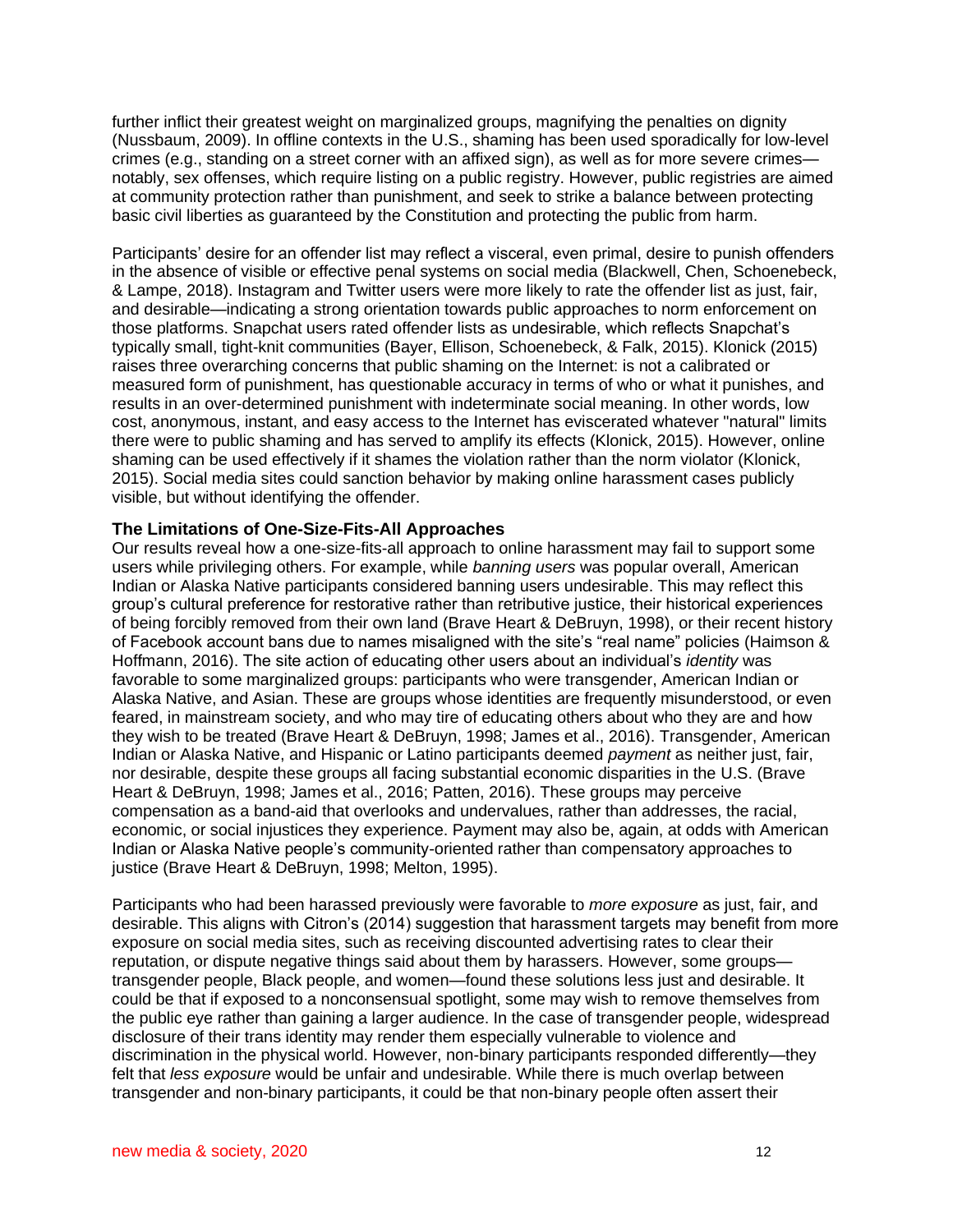identities (e.g., appearance, pronouns) in visibly non-binary ways and less exposure would limit those assertions.

Our results lay the groundwork for how, and why, social media sites should consider identities and social groups when determining online harassment processes and policies. Indeed, in her reflections on the U.S. justice system's treatment of Black women, Crenshaw [\(1991\)](https://www.zotero.org/google-docs/?LVp968) observed that removing differences between people overlooks their unique identities and experiences. Further, rather than transcending such differences (as social media sites' mantra of neutrality might claim), one-size-fitsall approaches instead flatten intragroup differences and magnify structural inequities in experiences of justice (Crenshaw, 1991). Our work only focused on U.S.-perspectives; it is likely that a monolithic approach to governance further magnifies inequities when applied in global, cross-cultural contexts.

Our arguments are thus two-fold: that **justice should be the principled foundation on which social media governance decisions are made, and that justice can be integrated into the design of social media systems**. For example, in the U.S., while apologies are typically absent from judicial systems (Wagatsuma & Rosett, 1986), site apologies to targets of harassment could be more closely integrated into the content moderation process via a combination of automated and human processes. Other approaches, like payment, align with existing social norms and technological infrastructures on sites like Instagram and could similarly be integrated into governance processes. This work was motivated by the concern that criminal justice approaches in the U.S. are limited in their ability to reform offenders, and exacerbate inequities based on identity. We aim to inspire reflection and action into the merits of some criminal justice approaches, and the possibilities opened up by alternative justice theories, to support targets online.

# **Conclusion and Future Work**

This study presents a broad range of social media site responses to online harassment and considers their potential for supporting targets. We put forth a theoretical argument for the limitations of the criminal justice models for supporting targets, and consider alternative approaches that recognize systematic and structural power imbalances. Our study focused only on U.S. perspectives which represents a narrow slice of global social media use; future work in other regions of the world could bring alternative, promising approaches to justice and social media governance. Future work could also examine how participants across cultures interpret the concepts of justice and fairness. An additional limitation is that the current study did not test efficacy of proposed solutions. In some cases, like mediation, people may not like the idea in theory but may find it restorative in practice. Our study intentionally focused on the wellbeing of online harassment targets, because they have been overlooked to date. As a result, we did not measure attitudes towards what may be best for the offender, or for the community. If we had measured morality or dignity for all involved parties, we might observe reduced support for some approaches, like offender lists, which can indiscriminately penalize offenders.

Social media sites want to present themselves as neutral arbiters of online content [\(Gillespie, 2010\);](https://www.zotero.org/google-docs/?hX7Y0j) however, such arbitration procedures can differentially impact social media users based on their individual identities and experiences. Our results indicate opportunities for developing alternative theories and approaches to supporting targets with more just, fair, and desirable responses to online harassment.

# **References**

[Ahmed, S. \(2012\).](https://www.zotero.org/google-docs/?mJewvN) *[On Being Included: Racism and Diversity in Institutional Life](https://www.zotero.org/google-docs/?mJewvN)*[. Duke University](https://www.zotero.org/google-docs/?mJewvN) 

[Press.](https://www.zotero.org/google-docs/?mJewvN)

Barocas, S., Hardt, M., & Narayanan, A. (2019). Fairness and machine learning. Retrieved August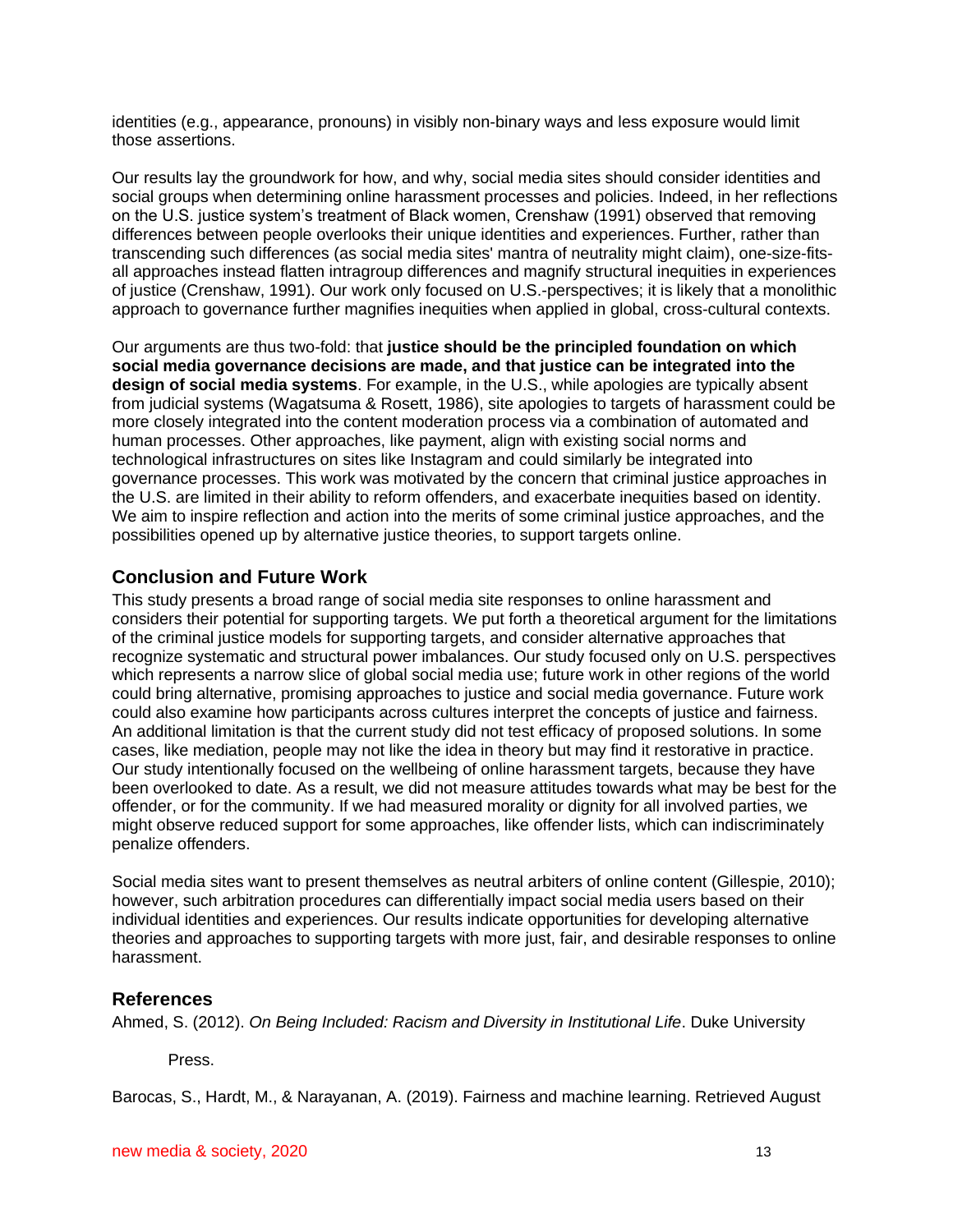26, 2019, from https://fairmlbook.org/

[Bayer, J., Ellison, N. B., Schoenebeck, S. Y., & Falk, E. B. \(2015\). Sharing the small moments:](https://www.zotero.org/google-docs/?mJewvN)  [Ephemeral social interaction on Snapchat.](https://www.zotero.org/google-docs/?mJewvN) *[Information, Communication & Society](https://www.zotero.org/google-docs/?mJewvN)*[,](https://www.zotero.org/google-docs/?mJewvN) *[19](https://www.zotero.org/google-docs/?mJewvN)*[\(7\), 1–](https://www.zotero.org/google-docs/?mJewvN) [22. https://doi.org/10.1080/1369118X.2015.1084349](https://www.zotero.org/google-docs/?mJewvN)

[Bell, D. \(2008\).](https://www.zotero.org/google-docs/?mJewvN) *[And We Are Not Saved: The Elusive Quest For Racial Justice](https://www.zotero.org/google-docs/?mJewvN)*[. Basic Books.](https://www.zotero.org/google-docs/?mJewvN)

- [Bibas, S., & Bierschbach, R. A. \(2004\). Integrating Remorse and Apology into Criminal Procedure](https://www.zotero.org/google-docs/?mJewvN)  [Essay.](https://www.zotero.org/google-docs/?mJewvN) *[Yale Law Journal](https://www.zotero.org/google-docs/?mJewvN)*[, \(1\), 85–148.](https://www.zotero.org/google-docs/?mJewvN)
- [Blackwell, L., Chen, T., Schoenebeck, S., & Lampe, C. \(2018\). When Online Harassment is](https://www.zotero.org/google-docs/?mJewvN)  [Perceived to be Justified.](https://www.zotero.org/google-docs/?mJewvN) *[International AAA Conference on Web and Social Media \(ICWSM](https://www.zotero.org/google-docs/?mJewvN)  [2018\)](https://www.zotero.org/google-docs/?mJewvN)*[. AAAI Press.](https://www.zotero.org/google-docs/?mJewvN)
- [Blackwell, L., Dimond, J., Schoenebeck, S., & Lampe, C. \(2017\). Classification and its](https://www.zotero.org/google-docs/?mJewvN)  [Consequences for Online Harassment: Design Insights from HeartMob.](https://www.zotero.org/google-docs/?mJewvN) *[Proc. ACM Hum.-](https://www.zotero.org/google-docs/?mJewvN) [Comput. Interact.](https://www.zotero.org/google-docs/?mJewvN)*[,](https://www.zotero.org/google-docs/?mJewvN) *[1](https://www.zotero.org/google-docs/?mJewvN)*[\(2\), 19 pp.](https://www.zotero.org/google-docs/?mJewvN)
- [Bobo, L. D., & Thompson, V. \(2006\). Unfair by Design: The War on Drugs, Race, and the Legitimacy](https://www.zotero.org/google-docs/?mJewvN)  [of the Criminal Justice System.](https://www.zotero.org/google-docs/?mJewvN) *[Social Research: An International Quarterly](https://www.zotero.org/google-docs/?mJewvN)*[,](https://www.zotero.org/google-docs/?mJewvN) *[73](https://www.zotero.org/google-docs/?mJewvN)*[\(2\), 445–472.](https://www.zotero.org/google-docs/?mJewvN)
- [Bradford, B., Grisel, F., Meares, T. L., Owens, E., Pineda, B. L., Shapiro, J., … Peterman, D. E.](https://www.zotero.org/google-docs/?mJewvN)  [\(2019\).](https://www.zotero.org/google-docs/?mJewvN) *[Report Of The Facebook Data Transparency Advisory Group](https://www.zotero.org/google-docs/?mJewvN)*[. Yale Law School: Yale](https://www.zotero.org/google-docs/?mJewvN)  [Justice Collaboratory.](https://www.zotero.org/google-docs/?mJewvN)
- [Braithwaite, J. \(1999\). Restorative Justice: Assessing Optimistic and Pessimistic Accounts.](https://www.zotero.org/google-docs/?mJewvN) *[Crime](https://www.zotero.org/google-docs/?mJewvN)  [and Justice](https://www.zotero.org/google-docs/?mJewvN)*[,](https://www.zotero.org/google-docs/?mJewvN) *[25](https://www.zotero.org/google-docs/?mJewvN)*[, 1–127. https://doi.org/10.1086/449287](https://www.zotero.org/google-docs/?mJewvN)
- [Brave Heart, M. Y., & DeBruyn, L. M. \(1998\). The American Indian Holocaust: Healing historical](https://www.zotero.org/google-docs/?mJewvN)  [unresolved grief.](https://www.zotero.org/google-docs/?mJewvN) *[American Indian and Alaska Native Mental Health Research: Journal of the](https://www.zotero.org/google-docs/?mJewvN)  [National Center](https://www.zotero.org/google-docs/?mJewvN)*[,](https://www.zotero.org/google-docs/?mJewvN) *[8](https://www.zotero.org/google-docs/?mJewvN)*[\(2\), 56–78.](https://www.zotero.org/google-docs/?mJewvN)
- Cai, J., & Wohn, D. Y. (2019). What are Effective Strategies of Handling Harassment on Twitch? Users' Perspectives. *Conference Companion Publication of the 2019 on Computer Supported Cooperative Work and Social Computing*, 166–170. https://doi.org/10.1145/3311957.3359478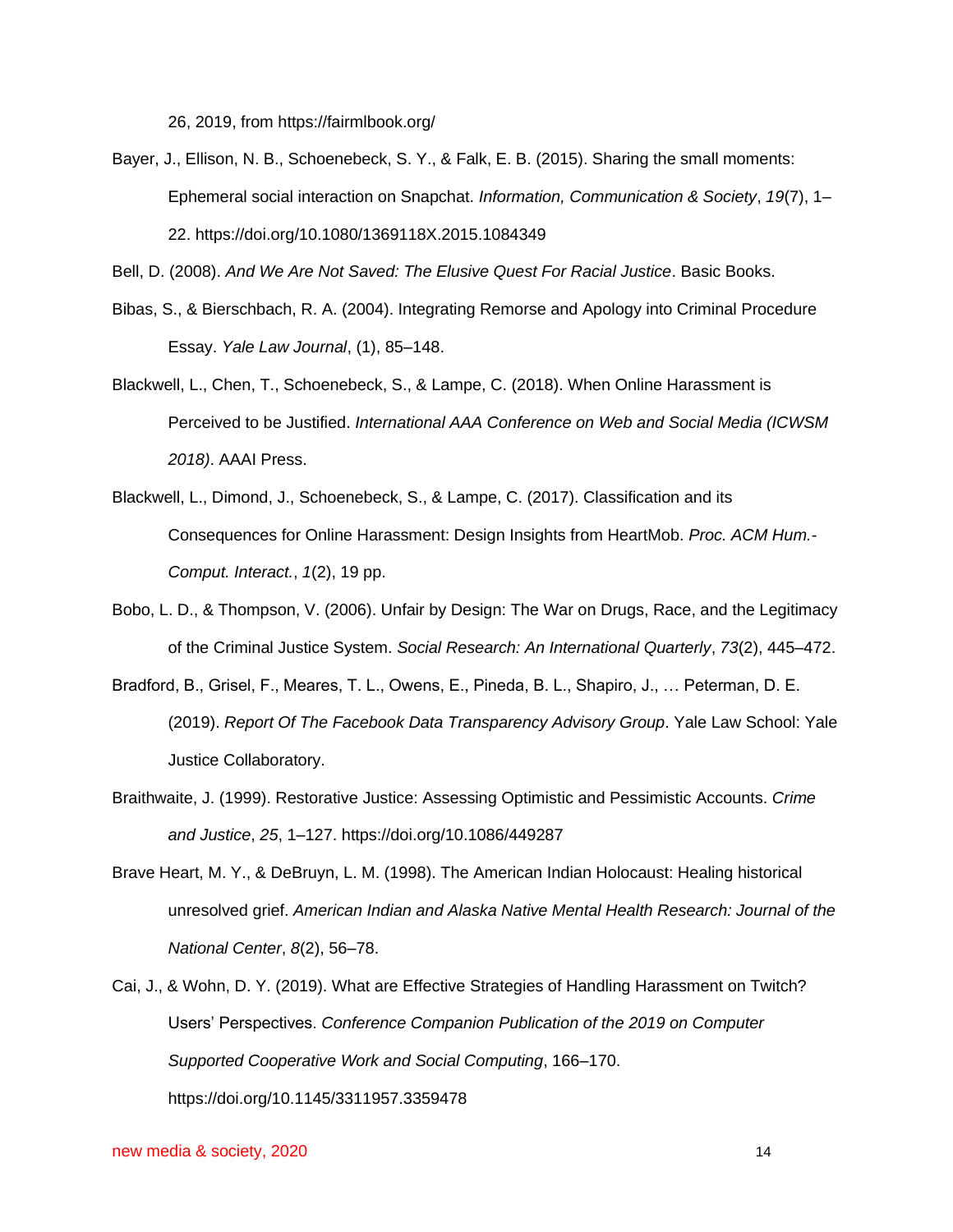- [Caplan, R. \(2018\).](https://www.zotero.org/google-docs/?mJewvN) *[Content or Context Moderation? Artisanal, Community-Reliant, and Industrial](https://www.zotero.org/google-docs/?mJewvN)  [Approaches](https://www.zotero.org/google-docs/?mJewvN)*[. Data & Society.](https://www.zotero.org/google-docs/?mJewvN)
- Eshwar Chandrasekharan, Chaitrali Gandhi, Matthew Wortley Mustelier, and Eric Gilbert. 2019. Crossmod: A Cross-Community Learning-based System to Assist Reddit Moderators. Proc. ACM Hum.-Comput. Interact. 3, CSCW, Article 174 (November 2019), 30 pages. https://doi.org/10.1145/3359276

[Citron, D. K. \(2014\).](https://www.zotero.org/google-docs/?mJewvN) *[Hate Crimes in Cyberspace](https://www.zotero.org/google-docs/?mJewvN)*[. Harvard University Press.](https://www.zotero.org/google-docs/?mJewvN)

- [Clayton, S., & Opotow, S. \(2003\). Justice and Identity: Changing Perspectives on What Is Fair.](https://www.zotero.org/google-docs/?mJewvN)  *[Personality and Social Psychology Review](https://www.zotero.org/google-docs/?mJewvN)*[,](https://www.zotero.org/google-docs/?mJewvN) *[7](https://www.zotero.org/google-docs/?mJewvN)*[\(4\), 298–310.](https://www.zotero.org/google-docs/?mJewvN)  [https://doi.org/10.1207/S15327957PSPR0704\\_03](https://www.zotero.org/google-docs/?mJewvN)
- Coates TN (2014) The case for reparations. *The Atlantic* 313(5): 54–71.
- [Cole, D. \(1999\).](https://www.zotero.org/google-docs/?mJewvN) *[No equal justice: Race and class in the American criminal justice system](https://www.zotero.org/google-docs/?mJewvN)*[. Retrieved](https://www.zotero.org/google-docs/?mJewvN)  [from https://www.ncjrs.gov/App/abstractdb/AbstractDBDetails.aspx?id=179184](https://www.zotero.org/google-docs/?mJewvN)
- [Crenshaw, K. \(1991\). Mapping the Margins: Intersectionality, Identity Politics, and Violence against](https://www.zotero.org/google-docs/?mJewvN)  [Women of Color.](https://www.zotero.org/google-docs/?mJewvN) *[Stanford Law Review](https://www.zotero.org/google-docs/?mJewvN)*[,](https://www.zotero.org/google-docs/?mJewvN) *[43](https://www.zotero.org/google-docs/?mJewvN)*[\(6\), 1241–1299. https://doi.org/10.2307/1229039](https://www.zotero.org/google-docs/?mJewvN)
- [D'Ignazio, C., & Klein, L. \(2020\).](https://www.zotero.org/google-docs/?mJewvN) *[Data Feminism.](https://www.zotero.org/google-docs/?mJewvN)* MIT Press.
- Duggan, M. (2017, July 11). Online Harassment 2017. Retrieved September 17, 2018 from http://www.pewinternet.org/2017/07/11/online-harassment-2017/
- [Fallon, Richard H., & Weiler, P. C. \(1984\). Firefighters v. Stotts: Conflicting Models of Racial Justice.](https://www.zotero.org/google-docs/?mJewvN)  *[The Supreme Court Review](https://www.zotero.org/google-docs/?mJewvN)*[,](https://www.zotero.org/google-docs/?mJewvN) *[1984](https://www.zotero.org/google-docs/?mJewvN)*[, 1–68. https://doi.org/10.1086/scr.1984.3536937](https://www.zotero.org/google-docs/?mJewvN)
- [Gillespie, T. \(2010\). The politics of 'platforms.'](https://www.zotero.org/google-docs/?mJewvN) *[New Media & Society](https://www.zotero.org/google-docs/?mJewvN)*[,](https://www.zotero.org/google-docs/?mJewvN) *[12](https://www.zotero.org/google-docs/?mJewvN)*[\(3\), 347–364.](https://www.zotero.org/google-docs/?mJewvN)  [https://doi.org/10.1177/1461444809342738](https://www.zotero.org/google-docs/?mJewvN)
- [Gillespie, T. \(2018\).](https://www.zotero.org/google-docs/?mJewvN) *[Custodians of the Internet: Platforms, Content Moderation, and the Hidden](https://www.zotero.org/google-docs/?mJewvN)  [Decisions That Shape Social Media](https://www.zotero.org/google-docs/?mJewvN)*[. Yale University Press.](https://www.zotero.org/google-docs/?mJewvN)
- [Haimson, O. L., & Hoffmann, A. L. \(2016\). Constructing and enforcing "authentic" identity online:](https://www.zotero.org/google-docs/?mJewvN)  [Facebook, real names, and non-normative identities.](https://www.zotero.org/google-docs/?mJewvN) *[First Monday](https://www.zotero.org/google-docs/?mJewvN)*[,](https://www.zotero.org/google-docs/?mJewvN) *[21](https://www.zotero.org/google-docs/?mJewvN)*[\(6\).](https://www.zotero.org/google-docs/?mJewvN)  [https://doi.org/10.5210/fm.v21i6.6791](https://www.zotero.org/google-docs/?mJewvN)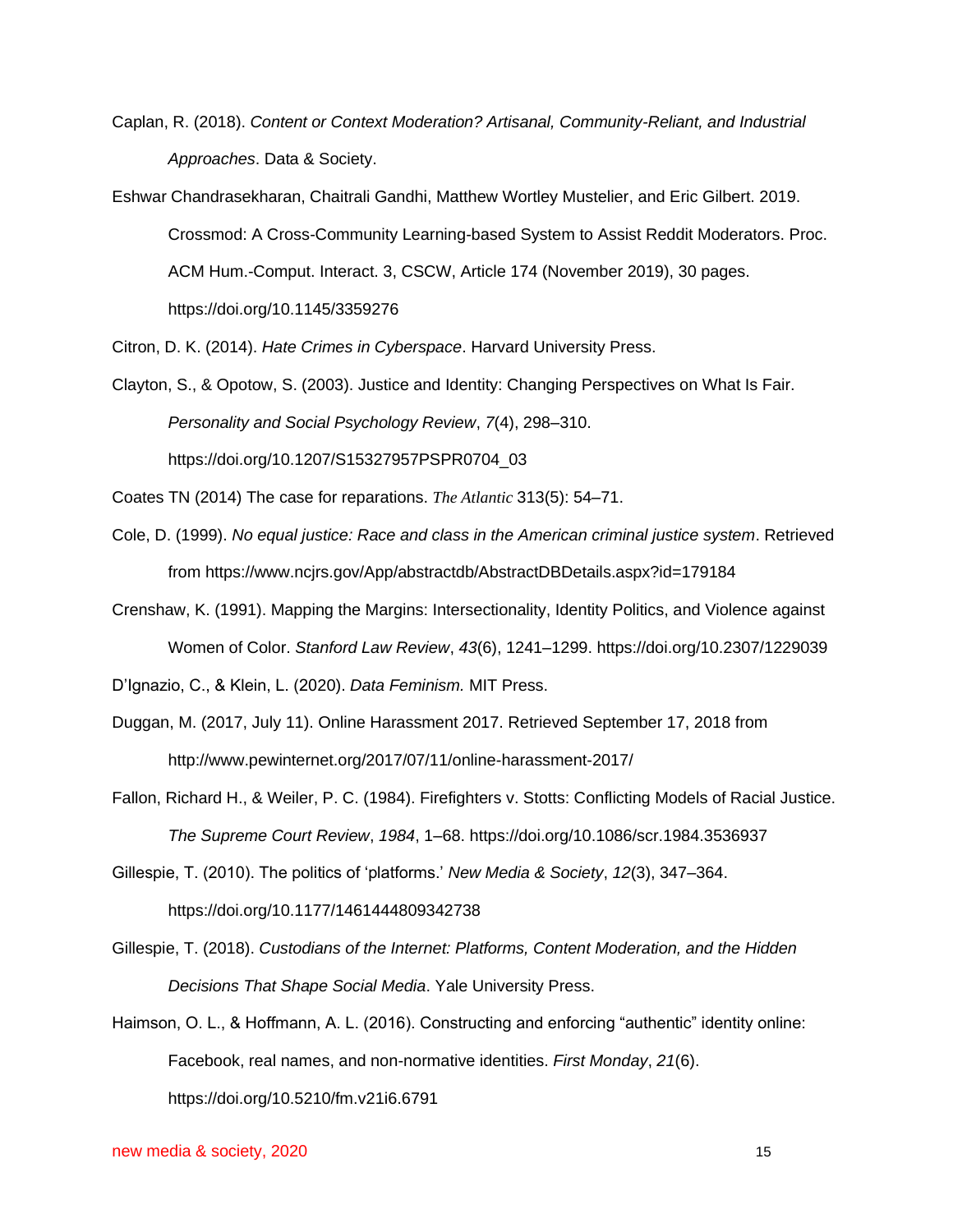[Hoffmann, A. L. \(2019\). Where fairness fails: Data, algorithms, and the limits of antidiscrimination](https://www.zotero.org/google-docs/?mJewvN)  [discourse.](https://www.zotero.org/google-docs/?mJewvN) *[Information, Communication & Society](https://www.zotero.org/google-docs/?mJewvN)*[,](https://www.zotero.org/google-docs/?mJewvN) *[22](https://www.zotero.org/google-docs/?mJewvN)*[\(7\), 900–915.](https://www.zotero.org/google-docs/?mJewvN)  [https://doi.org/10.1080/1369118X.2019.1573912](https://www.zotero.org/google-docs/?mJewvN)

- [Hoffmann, A. L., & Jonas, A. \(2016\). Recasting Justice for Internet and Online Industry Research](https://www.zotero.org/google-docs/?mJewvN)  [Ethics. In M. Zimmer & K. Kinder-Kuranda \(Eds.\),](https://www.zotero.org/google-docs/?mJewvN) *[Internet Research Ethics for the Social](https://www.zotero.org/google-docs/?mJewvN)  [Age: New Cases and Challenges](https://www.zotero.org/google-docs/?mJewvN)*[. Retrieved from https://papers.ssrn.com/abstract=2836690](https://www.zotero.org/google-docs/?mJewvN)
- [Jackson, T. F. \(2013\).](https://www.zotero.org/google-docs/?mJewvN) *[From Civil Rights to Human Rights: Martin Luther King, Jr., and the Struggle](https://www.zotero.org/google-docs/?mJewvN)  [for Economic Justice](https://www.zotero.org/google-docs/?mJewvN)*[. University of Pennsylvania Press.](https://www.zotero.org/google-docs/?mJewvN)
- [James, S., Herman, J., Rankin, S., Keisling, M., Mottet, L., & Anafi, M. \(2016\).](https://www.zotero.org/google-docs/?mJewvN) *[The Report of the](https://www.zotero.org/google-docs/?mJewvN)  [2015 U.S. Transgender Survey](https://www.zotero.org/google-docs/?mJewvN)*[. Retrieved from](https://www.zotero.org/google-docs/?mJewvN)  [https://ncvc.dspacedirect.org/handle/20.500.11990/1299](https://www.zotero.org/google-docs/?mJewvN)
- [Jhaver, S., Ghoshal, S., Bruckman, A., & Gilbert, E. \(2018\). Online Harassment and Content](https://www.zotero.org/google-docs/?mJewvN)  [Moderation: The Case of Blocklists.](https://www.zotero.org/google-docs/?mJewvN) *[ACM Trans. Comput.-Hum. Interact.](https://www.zotero.org/google-docs/?mJewvN)*[,](https://www.zotero.org/google-docs/?mJewvN) *[25](https://www.zotero.org/google-docs/?mJewvN)*[\(2\), 12:1–12:33.](https://www.zotero.org/google-docs/?mJewvN)  [https://doi.org/10.1145/3185593](https://www.zotero.org/google-docs/?mJewvN)
- Shagun Jhaver, Darren Scott Appling, Eric Gilbert, and Amy Bruckman. 2019. "Did You Suspect the Post Would be Removed?": Understanding User Reactions to Content Removals on Reddit. *Proc. ACM Hum.-Comput. Interact.* 3, CSCW, Article 192 (November 2019), 33 pages. DOI: https://doi.org/10.1145/3359294
- [Klonick, K. \(2015\). Re-Shaming the Debate: Social Norms, Shame, and Regulation in an Internet](https://www.zotero.org/google-docs/?mJewvN)  [Age.](https://www.zotero.org/google-docs/?mJewvN) *[Maryland Law Review](https://www.zotero.org/google-docs/?mJewvN)*[,](https://www.zotero.org/google-docs/?mJewvN) *[75](https://www.zotero.org/google-docs/?mJewvN)*[, 1029.](https://www.zotero.org/google-docs/?mJewvN)

[Laloggia, J., & Inquiries. \(2019\).](https://www.zotero.org/google-docs/?mJewvN) *[U.S. public has little confidence in social media companies to](https://www.zotero.org/google-docs/?mJewvN)  [determine offensive content](https://www.zotero.org/google-docs/?mJewvN)*[. Retrieved from https://www.pewresearch.org/fact](https://www.zotero.org/google-docs/?mJewvN)[tank/2019/07/11/u-s-public-has-little-confidence-in-social-media-companies-to-determine](https://www.zotero.org/google-docs/?mJewvN)[offensive-content/](https://www.zotero.org/google-docs/?mJewvN)

[Massanari, A. \(2017\). #Gamergate and The Fappening: How Reddit's algorithm, governance, and](https://www.zotero.org/google-docs/?mJewvN)  [culture support toxic technocultures.](https://www.zotero.org/google-docs/?mJewvN) *[New Media & Society](https://www.zotero.org/google-docs/?mJewvN)*[,](https://www.zotero.org/google-docs/?mJewvN) *[19](https://www.zotero.org/google-docs/?mJewvN)*[\(3\), 329–346.](https://www.zotero.org/google-docs/?mJewvN)  [https://doi.org/10.1177/1461444815608807](https://www.zotero.org/google-docs/?mJewvN)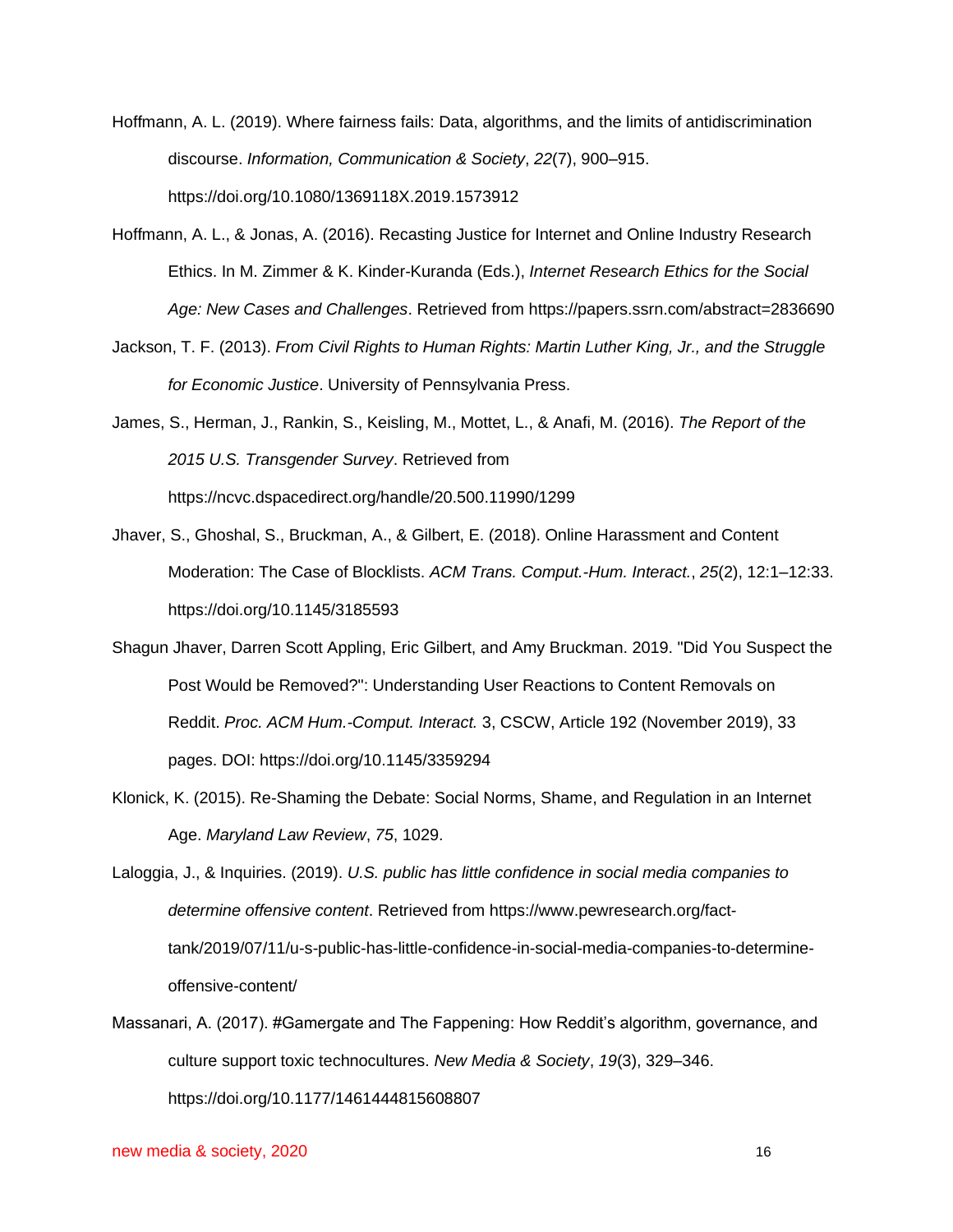- Matias, J. N. (2019). The Civic Labor of Volunteer Moderators Online. Social Media + Society. https://doi.org/10.1177/2056305119836778
- [Matias, J. N., Johnson, A., Boesel, W. E., Keegan, B., Friedman, J., & DeTar, C. \(2015\).](https://www.zotero.org/google-docs/?mJewvN) *[Reporting,](https://www.zotero.org/google-docs/?mJewvN)  [Reviewing, and Responding to Harassment on Twitter](https://www.zotero.org/google-docs/?mJewvN)* [\(SSRN Scholarly Paper No. ID](https://www.zotero.org/google-docs/?mJewvN)  [2602018\). https://papers.ssrn.com/abstract=2602018](https://www.zotero.org/google-docs/?mJewvN)
- [Melton, A. P. \(1995\). Indigenous Justice Systems and Tribal Society Indian Tribal Courts and](https://www.zotero.org/google-docs/?mJewvN)  [Justice: A Symposium.](https://www.zotero.org/google-docs/?mJewvN) *[Judicature](https://www.zotero.org/google-docs/?mJewvN)*[,](https://www.zotero.org/google-docs/?mJewvN) *[79](https://www.zotero.org/google-docs/?mJewvN)*[, 126–133.](https://www.zotero.org/google-docs/?mJewvN)
- [Munger, K. \(2017\). Tweetment Effects on the Tweeted: Experimentally Reducing Racist](https://www.zotero.org/google-docs/?mJewvN)  [Harassment.](https://www.zotero.org/google-docs/?mJewvN) *[Political Behavior](https://www.zotero.org/google-docs/?mJewvN)*[,](https://www.zotero.org/google-docs/?mJewvN) *[39](https://www.zotero.org/google-docs/?mJewvN)*[\(3\), 629–649. https://doi.org/10.1007/s11109-016-9373-5](https://www.zotero.org/google-docs/?mJewvN)
- Nelson A (2016) The Social Life of DNA: Race, Reparations, and Reconciliation After the Genome. Boston, MA: Beacon Press.
- Nussbaum, M. C. (2009). Hiding from Humanity: Disgust, Shame, and the Law. Princeton University Press.
- [Pater, J. A., Kim, M. K., Mynatt, E. D., & Fiesler, C. \(2016\). Characterizations of Online Harassment:](https://www.zotero.org/google-docs/?mJewvN)  [Comparing Policies Across Social Media Platforms.](https://www.zotero.org/google-docs/?mJewvN) *[Proceedings of the 19th International](https://www.zotero.org/google-docs/?mJewvN)  [Conference on Supporting Group Work](https://www.zotero.org/google-docs/?mJewvN)*[, 369–374. https://doi.org/10.1145/2957276.2957297](https://www.zotero.org/google-docs/?mJewvN)
- [Patten, E. \(2016\).](https://www.zotero.org/google-docs/?mJewvN) *[Racial, gender wage gaps persist in U.S. despite some progress](https://www.zotero.org/google-docs/?mJewvN)*. Retrieved from https://www.pewresearch.org/fact-tank/2016/07/01/racial-gender-wage-gaps-persist-in-u-sdespite-some-progress/
- Postigo H (2016) The socio-technical architecture of digital labor: Converting play into YouTube money. *New Media & Society* 18(2): 332–349.

[Rawls, J. \(2009\).](https://www.zotero.org/google-docs/?mJewvN) *[A Theory of Justice](https://www.zotero.org/google-docs/?mJewvN)*[. Harvard University Press.](https://www.zotero.org/google-docs/?mJewvN)

[Roberts, S. \(2019\).](https://www.zotero.org/google-docs/?mJewvN) *Behind [the Screen: Content Moderation in the Shadows of Social Media](https://www.zotero.org/google-docs/?mJewvN)*[.](https://www.zotero.org/google-docs/?mJewvN)  [Retrieved from https://www.amazon.com/Behind-Screen-Content-Moderation-](https://www.zotero.org/google-docs/?mJewvN)[Shadows/dp/0300235887](https://www.zotero.org/google-docs/?mJewvN)

[Scher, S. J., & Darley, J. M. \(1997\). How Effective Are the Things People Say to Apologize? Effects](https://www.zotero.org/google-docs/?mJewvN)  [of the Realization of the Apology Speech Act.](https://www.zotero.org/google-docs/?mJewvN) *[Journal of Psycholinguistic Research](https://www.zotero.org/google-docs/?mJewvN)*[,](https://www.zotero.org/google-docs/?mJewvN) *[26](https://www.zotero.org/google-docs/?mJewvN)*[\(1\),](https://www.zotero.org/google-docs/?mJewvN)